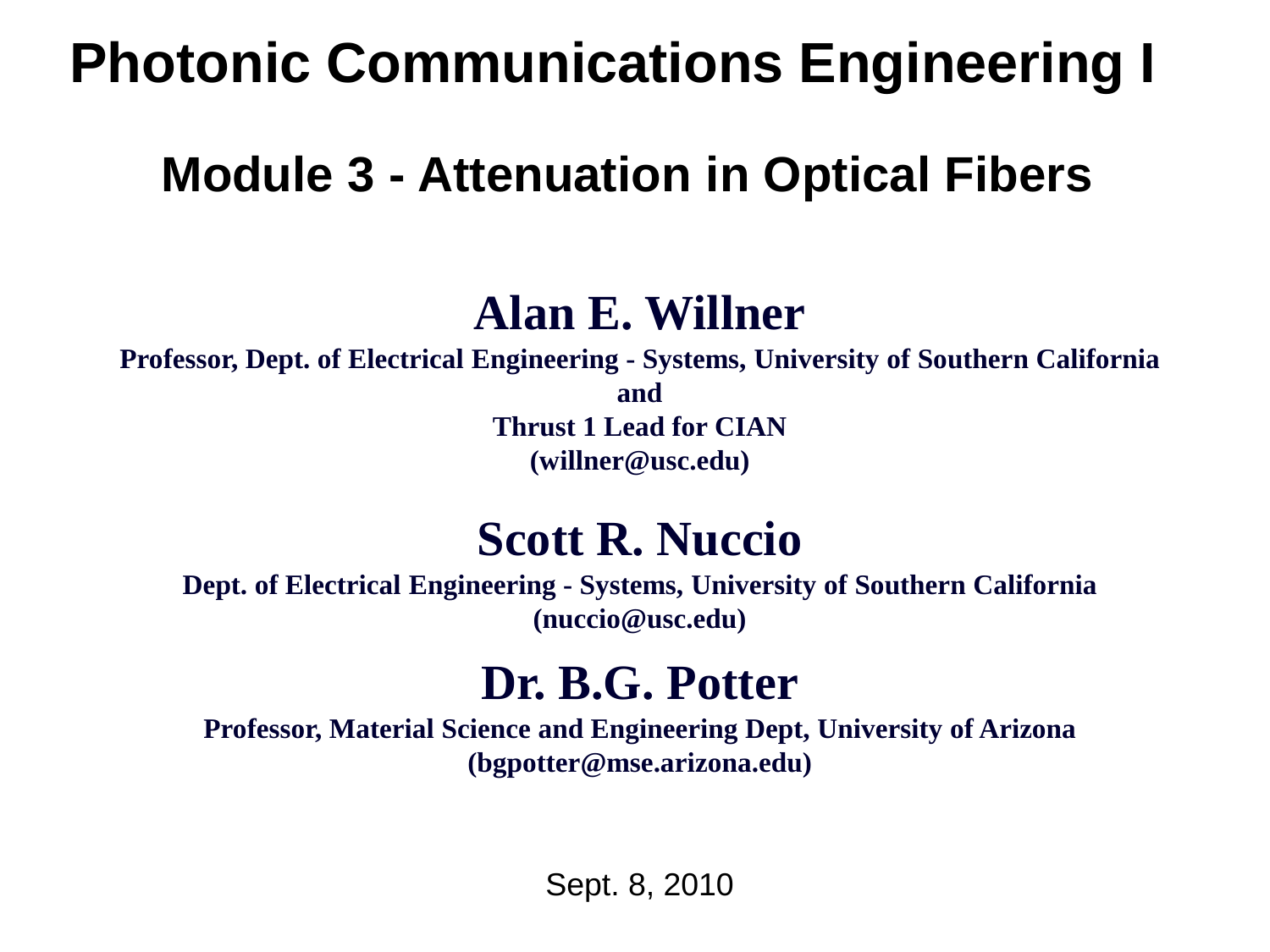# **"You can transmit ∞ bandwidth over 0 distance !!"**

*L. Mollenauer, 1990*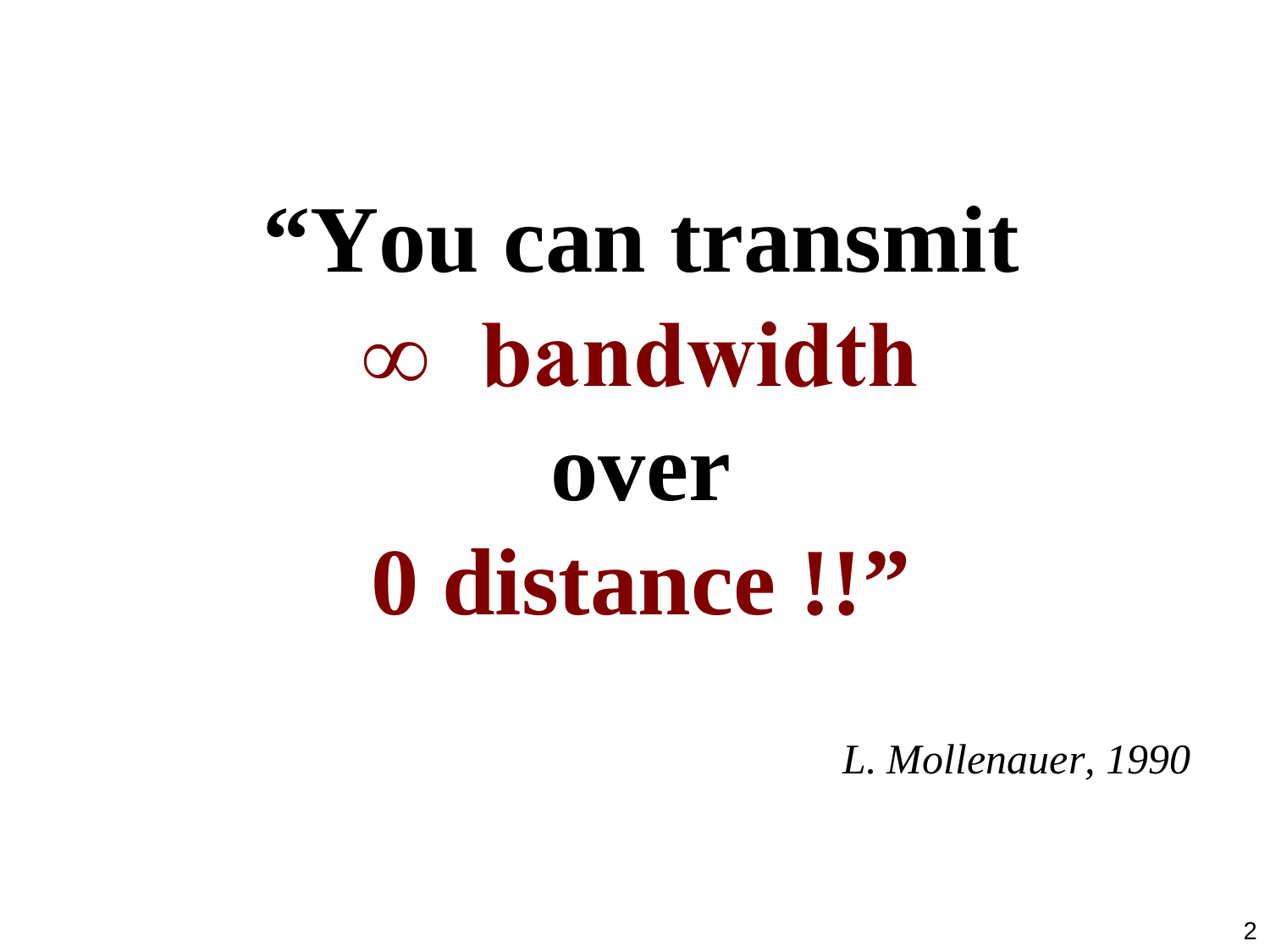### **Bit-Rate Distance Product**





*Source: Tingye Li and Herwig Kogelnik*  3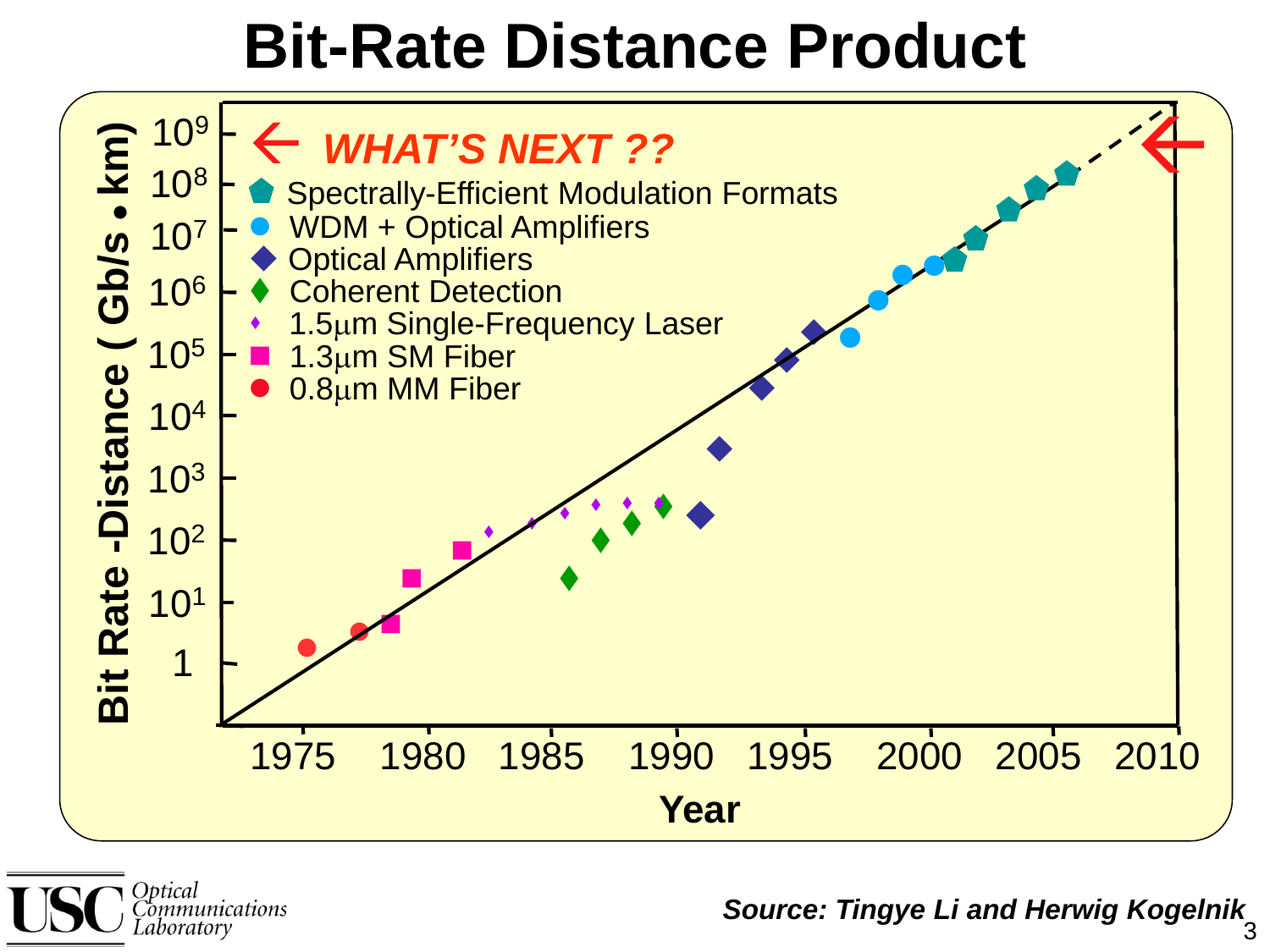#### **Optical Link Loss Budget**

The range of optical Loss over which a Fiber optic Link will operate and meet all specifications. The loss is relative to the Transmitter Output Power and affects the required Receiver input power.

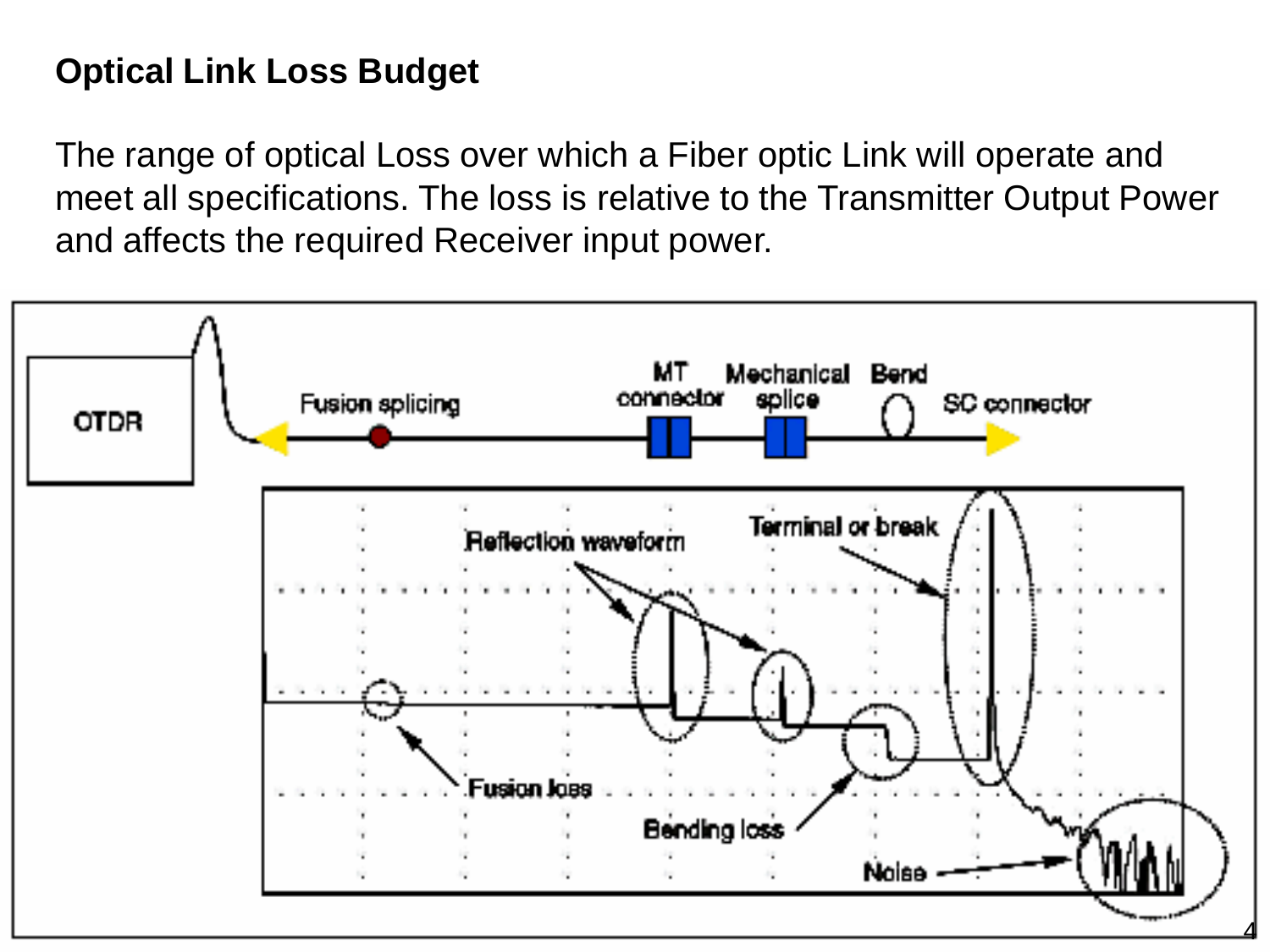## Optical Loss

The overall optical throughput (transmission) of an optical fiber can be quantified in terms of the input optical power, P(0), and the output power, P(z) observed after light propagates a distance, z, along the fiber length:

$$
P(z) = P(0)e^{-\alpha_{total}z}
$$
  
and

$$
\%T = \frac{P(z)}{P(0)}
$$
 (Equation 3.2)

 $\alpha_{total}$  = the total attenuation coefficient (i.e. involving all contributions to attenuation).

%T is the percentage optical power transmission.

**Equation 3.1** is referred to as Beer's Law and shows that transmitted power decreases exponentially with propagation distance through the fiber.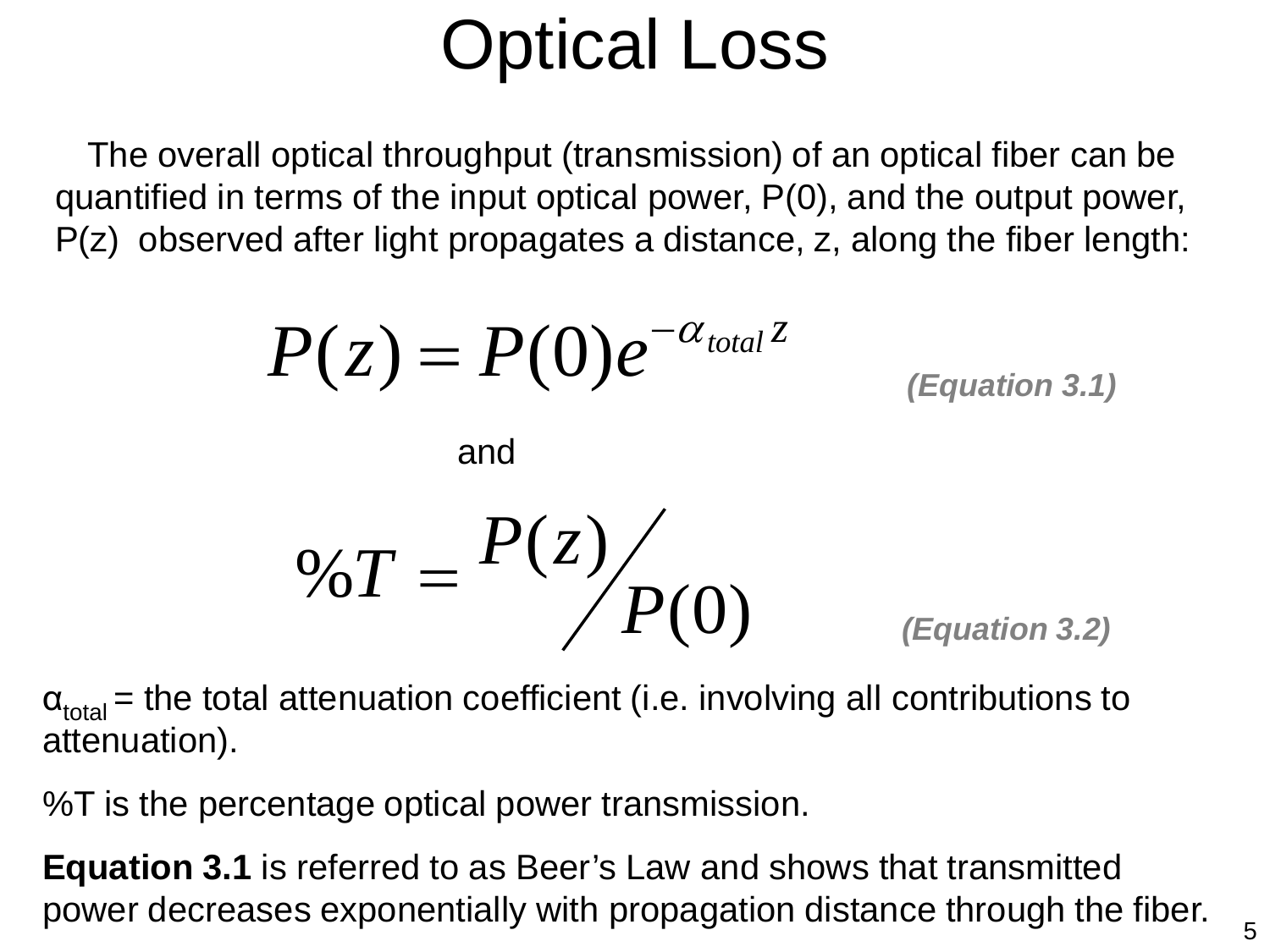### Optical Loss

In an optical fiber transmission context, the attenuation coefficient is often expressed in Base-10 or Logarithmic form:

$$
\alpha_{\text{total}}(\text{dB/km}) = \frac{10}{z} \log \left[ \frac{P(0)}{P(z)} \right] = 4.343 \alpha_{\text{total}}(\text{km}^{-1})
$$
\n(Equation 3.3)

This final parameter is often referred to as the "fiber loss".

| <b>Parameter</b>    | <b>DSF</b> | <b>SMF</b> DCF |      |
|---------------------|------------|----------------|------|
| $\alpha$<br>(dB/km) | 0.25       | 0.25           | 0.50 |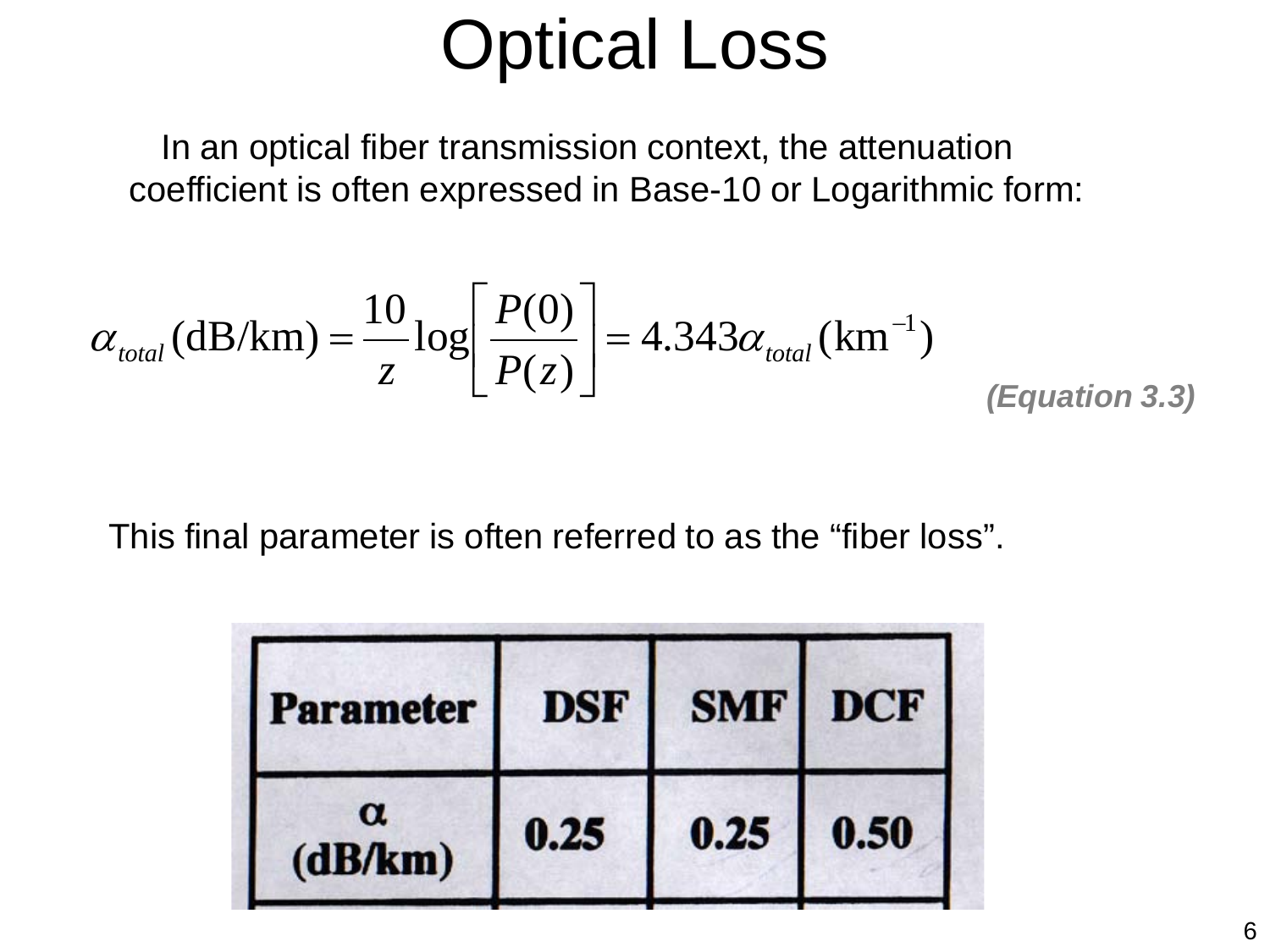### Complex Index of Refraction

The propagation of light within a material can be described in terms of a complex refractive index (n\* ):

$$
n^* = n(\omega) + i\kappa(\omega) \qquad \text{(Equation 3.4)}
$$

 $n(\omega)$  = real portion of the refractive index;  $\kappa(\omega)$  = extinction coefficient. and:

$$
\alpha(\omega) = \frac{2\omega\kappa}{c}
$$
 (Equation 3.5)

 $\alpha(\omega)$  = absorption coefficient; c = speed of light.

Thus, via equation (3.1), the absorption coefficient contributes directly to the output power observed through its participation in the overall attenuation coefficient,  $\alpha_{total}$ .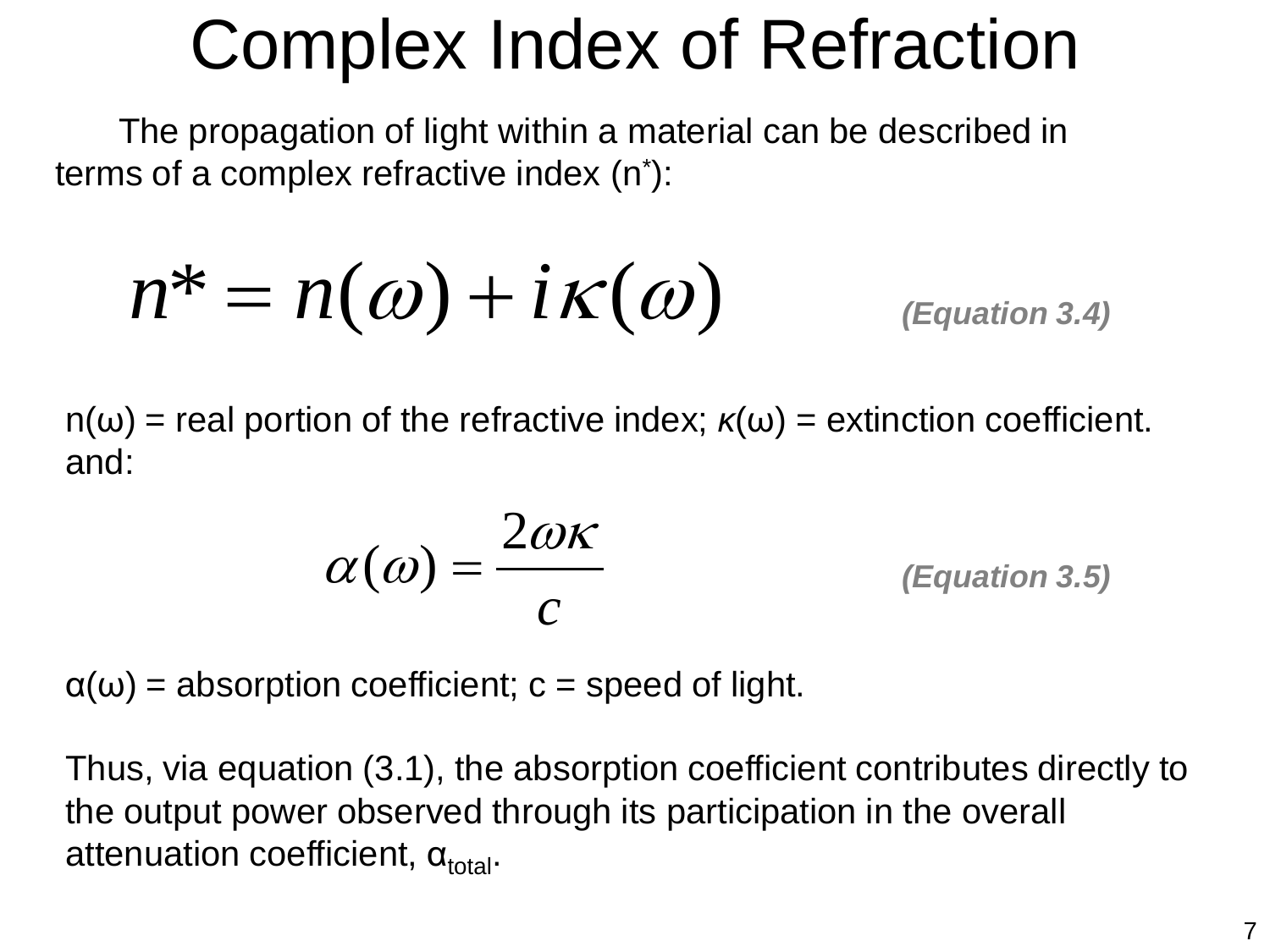### Intrinsic Absorption

- The intrinsic optical absorption responses of the core and clad glasses used are the primary factor dictating the transmission window (and ultimately the operational wavelengths) for an optical fiber.
- $\triangleright$  The frequency dependence of  $\alpha$  at the absorption onsets for both the electronic and vibrational (phonon) processes can be generally described with an exponential function form. For the electronictransition band-edge, the absorption coefficient is described by the Urbach relationship:

$$
\alpha(\omega) = A \exp[\sigma(\hbar\omega - \hbar\omega_o)/kT] \qquad \text{(Equation 3.6)}
$$

A,  $\sigma$ , and  $\omega_0$  are parameters characteristic of the material.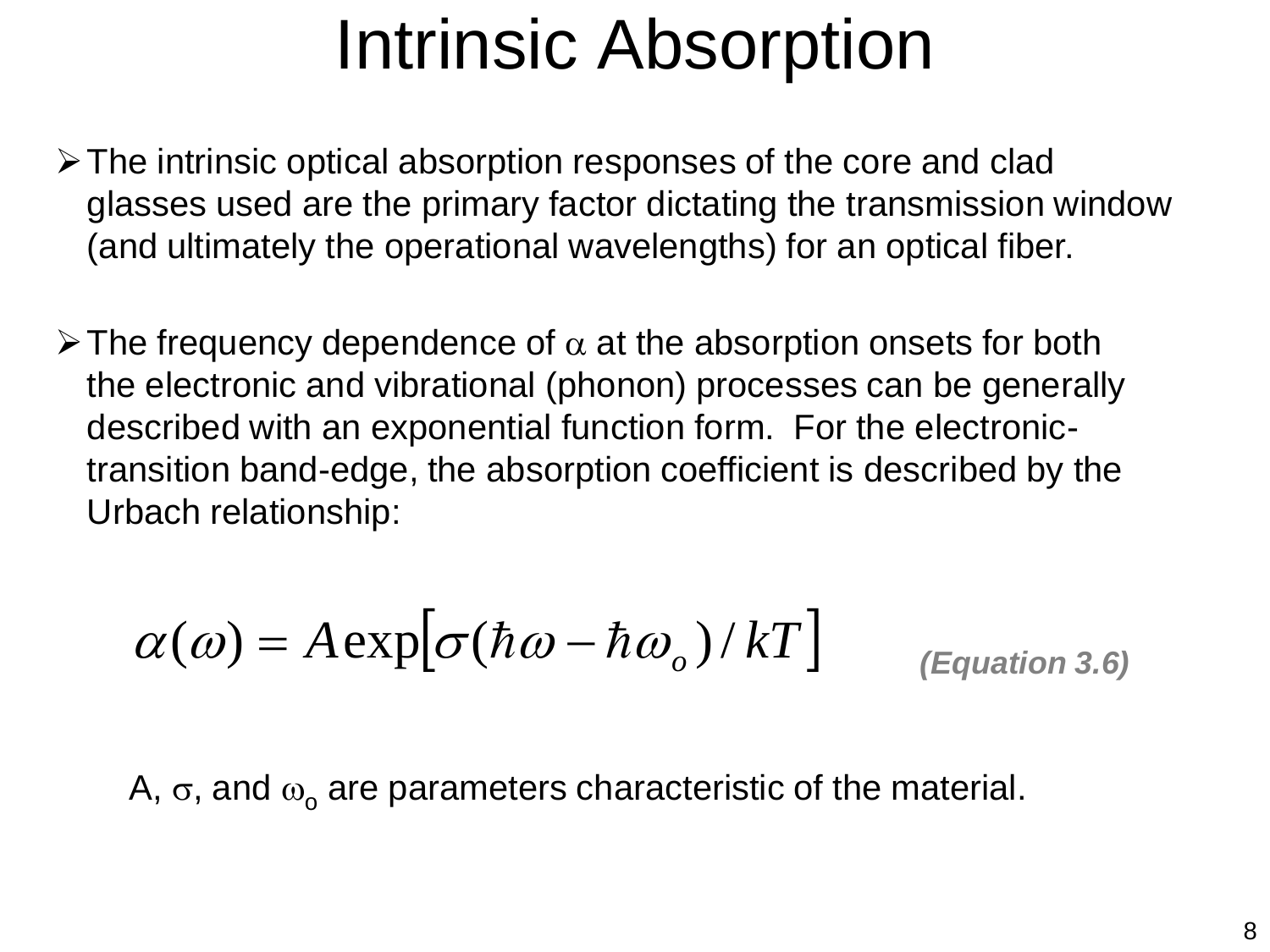### **Photoabsorption**

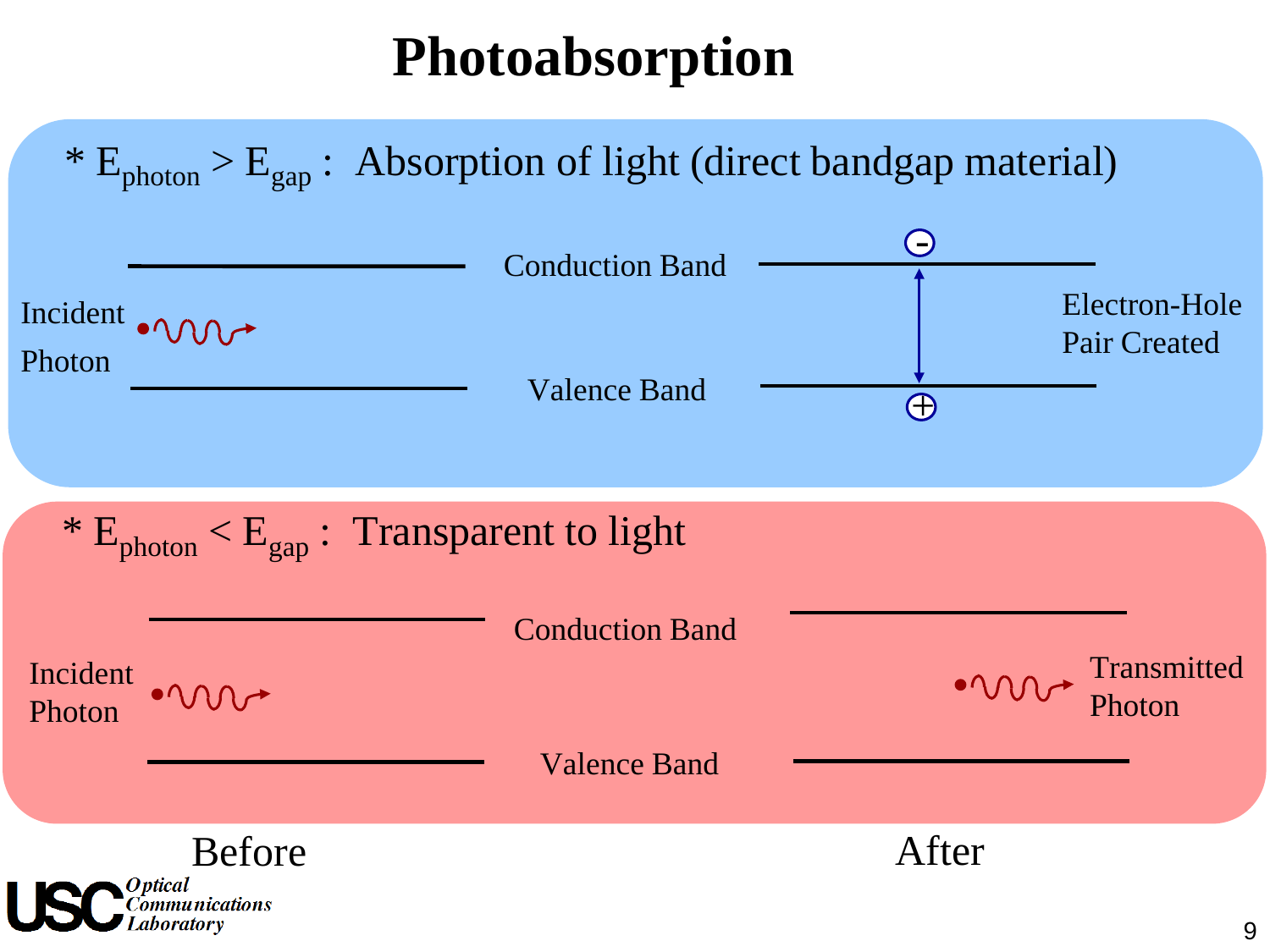

*Figure 3.1: Optical fiber attenuation characteristics that bound the transmission window in GeO2-doped, low-loss, low-OH-content silica fiber.*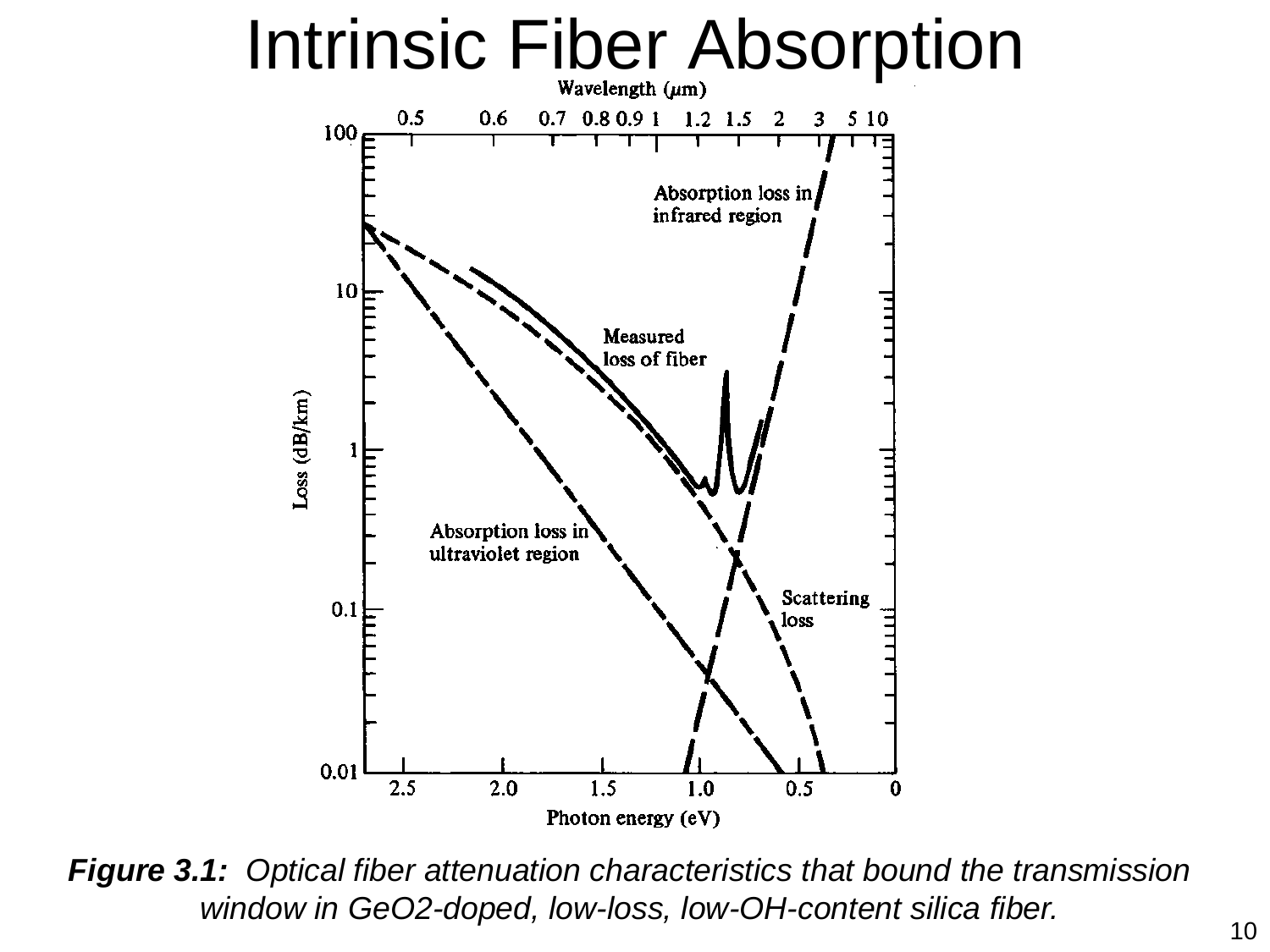Low Loss Region in Silica Based Fiber



http://www.fiberoptics4sale.com/wordpress/optical-fiber-attenuation/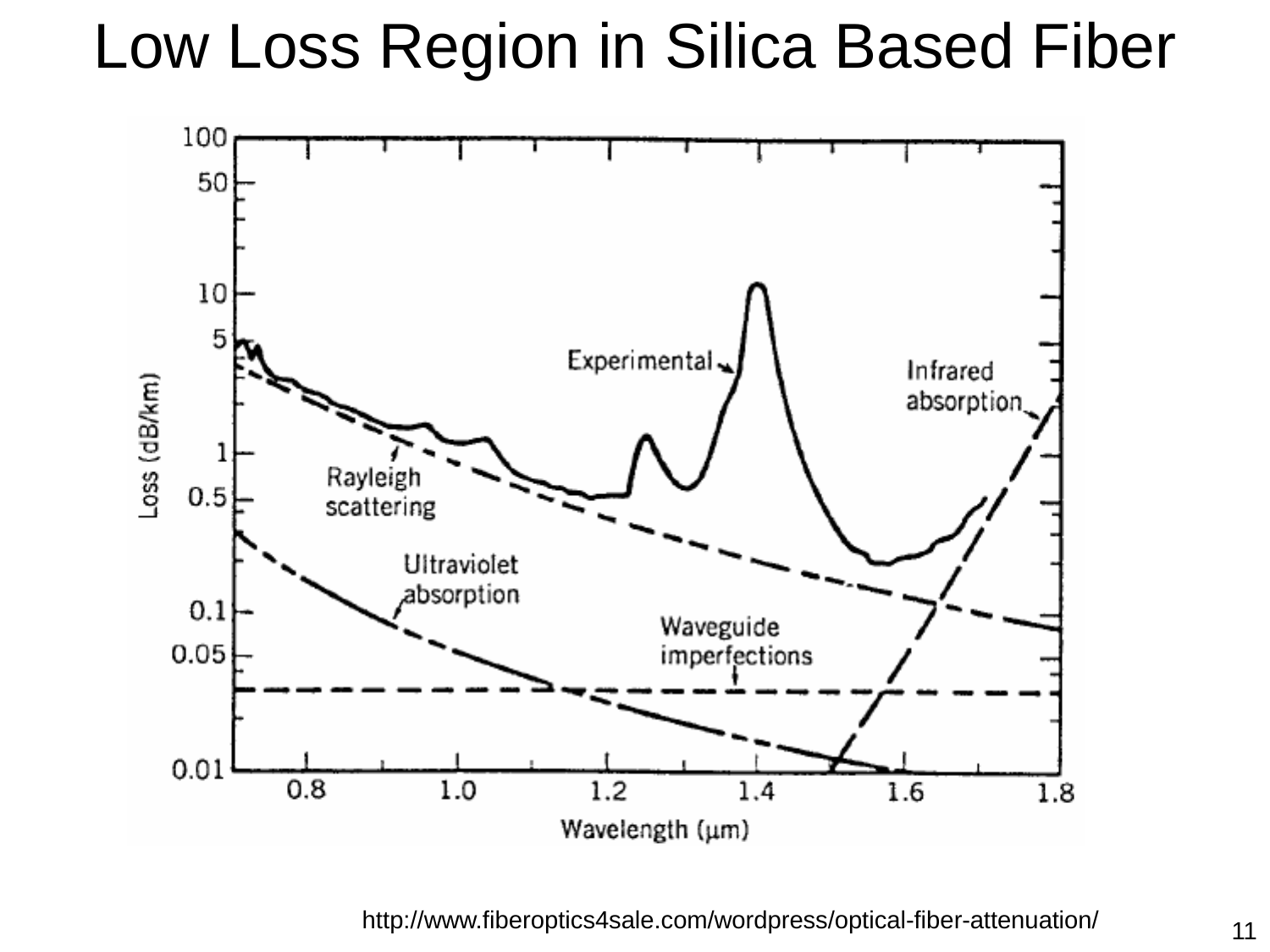### Low Loss Region in Silica Based Fiber



http://www.fiberoptics4sale.com/wordpress/optical-fiber-attenuation/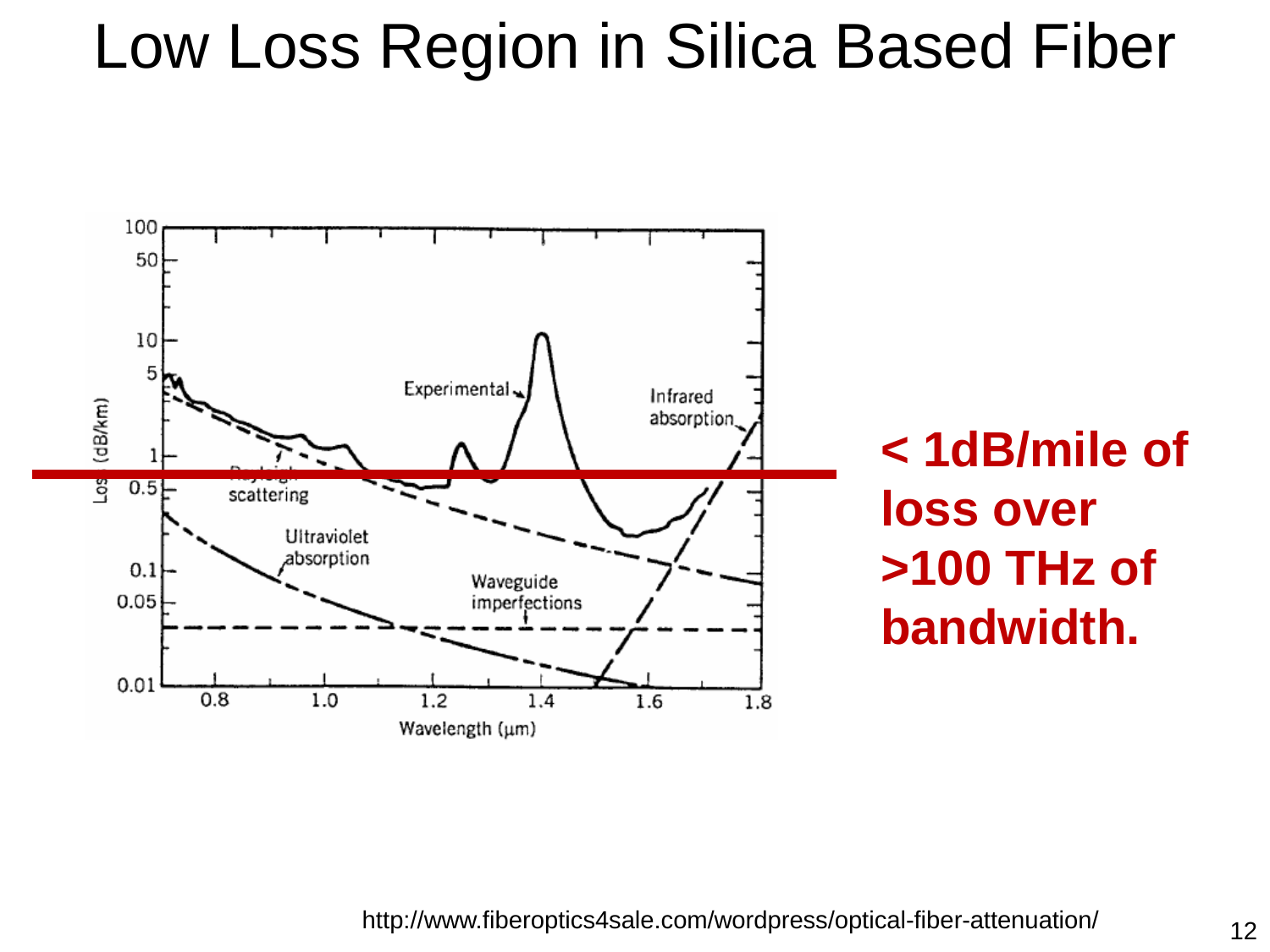### **Power Attenuation vs. Modulation Speed for Coaxial Cable (TV Cable)**

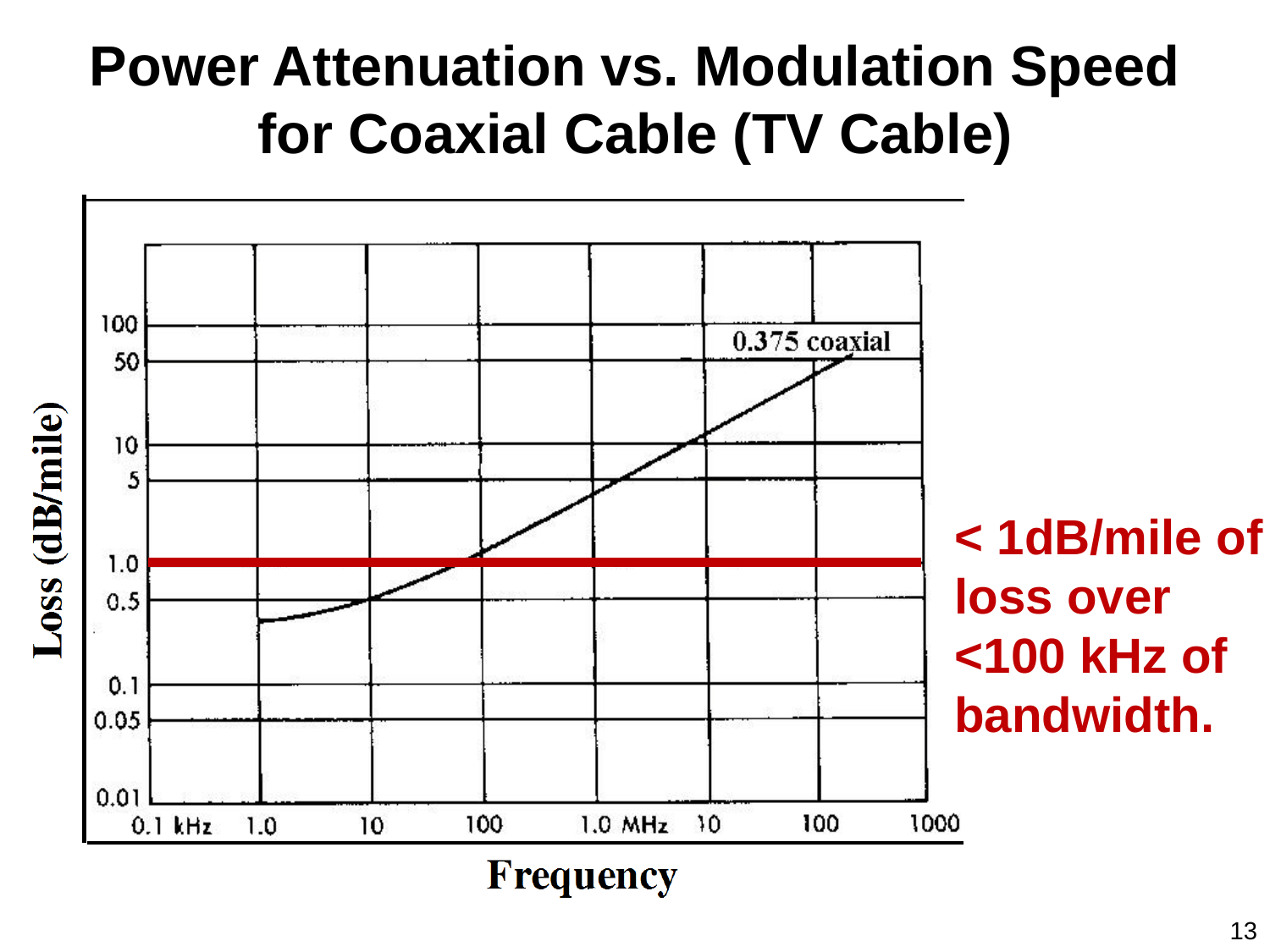### Extrinsic Fiber Absorption (Water)

Defects in the glass structure (e.g. vacancies, over/under coordinated atoms) and/or dopants and impurities can produce localized absorption states. For silica-based fibers, water (hydroxyls (OH-)) within the glass structure is a common impurity.



Calculated absorptive attenuations as a function of wavelength (Keck et al.,

#### *Figure 3.2: Absorptive attenuation in silicate fiber.*

1973).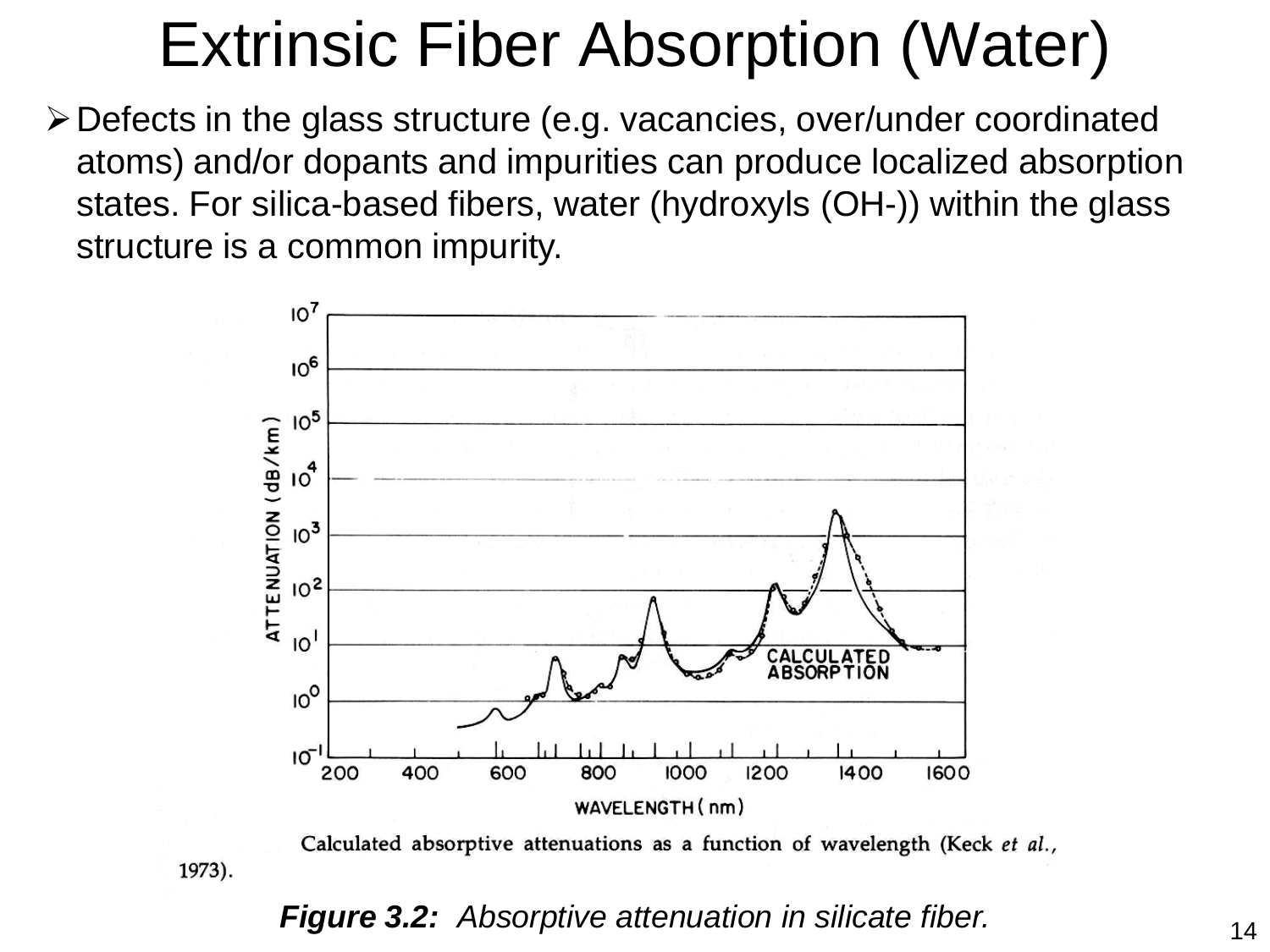### Extrinsic Fiber Absorption (Glass Dopants)



A comparison of the infrared absorption induced by various doping materials in low-loss silica fibers. (Reproduced with permission from Osanai et al.<sup>13</sup>)

#### *Figure 3.3: A comparison of the effects of dopants on infrared absorption in silicate fibers.*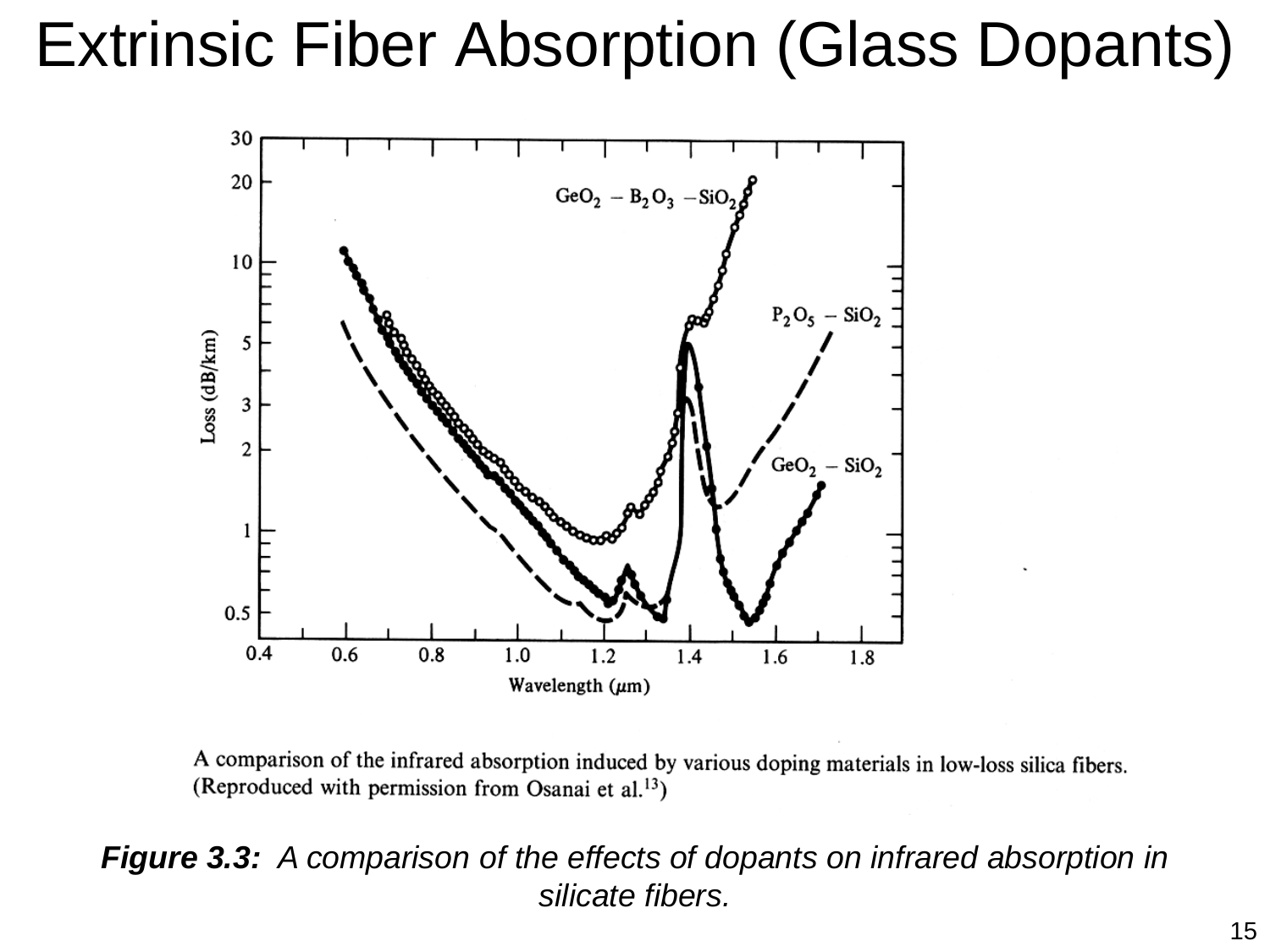## Extrinsic Fiber Absorption (Metal Ions)



Absorption of some ligand field and charge transfer transitions in glass (Kurkjian and Peterson, 1974).

*Figure 3.4: Representative attenuation spectrum for transition metal ions in silica*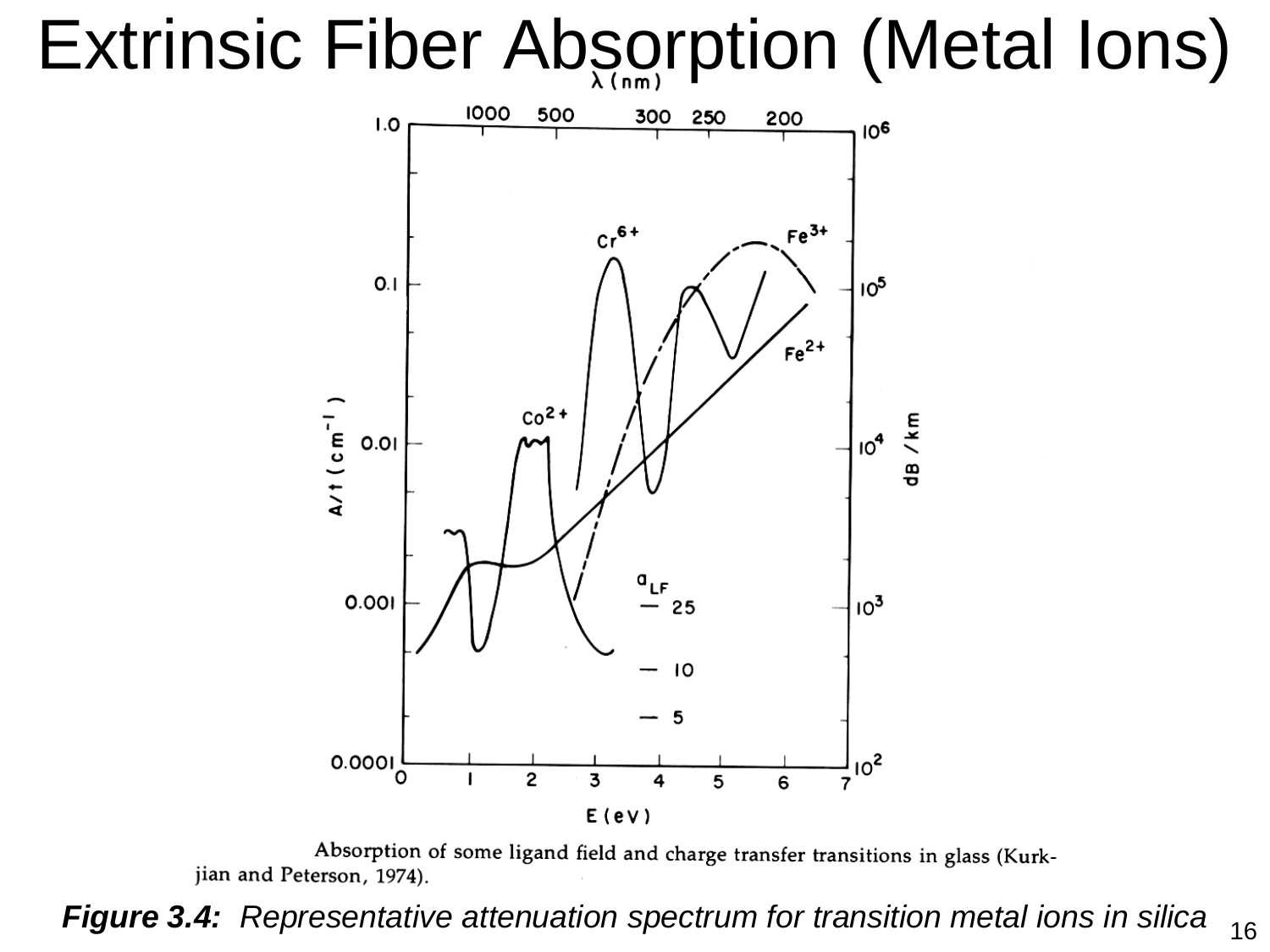## Optical Scattering

- Modification in the glass structure associated with missing atoms (vacancies) or disturbances in the anticipated bond topology of the glass network also contribute states within the forbidden band.
- These states typically result in an extension of absorption into the transparency region (band tail states).
- $\triangleright$  Such defect structures often form as the result of thermal processing atmosphere (e.g. redox conditions) or through the stress-induced structural modification (residual strain) produced during fiber drawing.

\*  $E_{photon}$  >  $E_{gap}$ : Absorption of light (direct bandgap material)

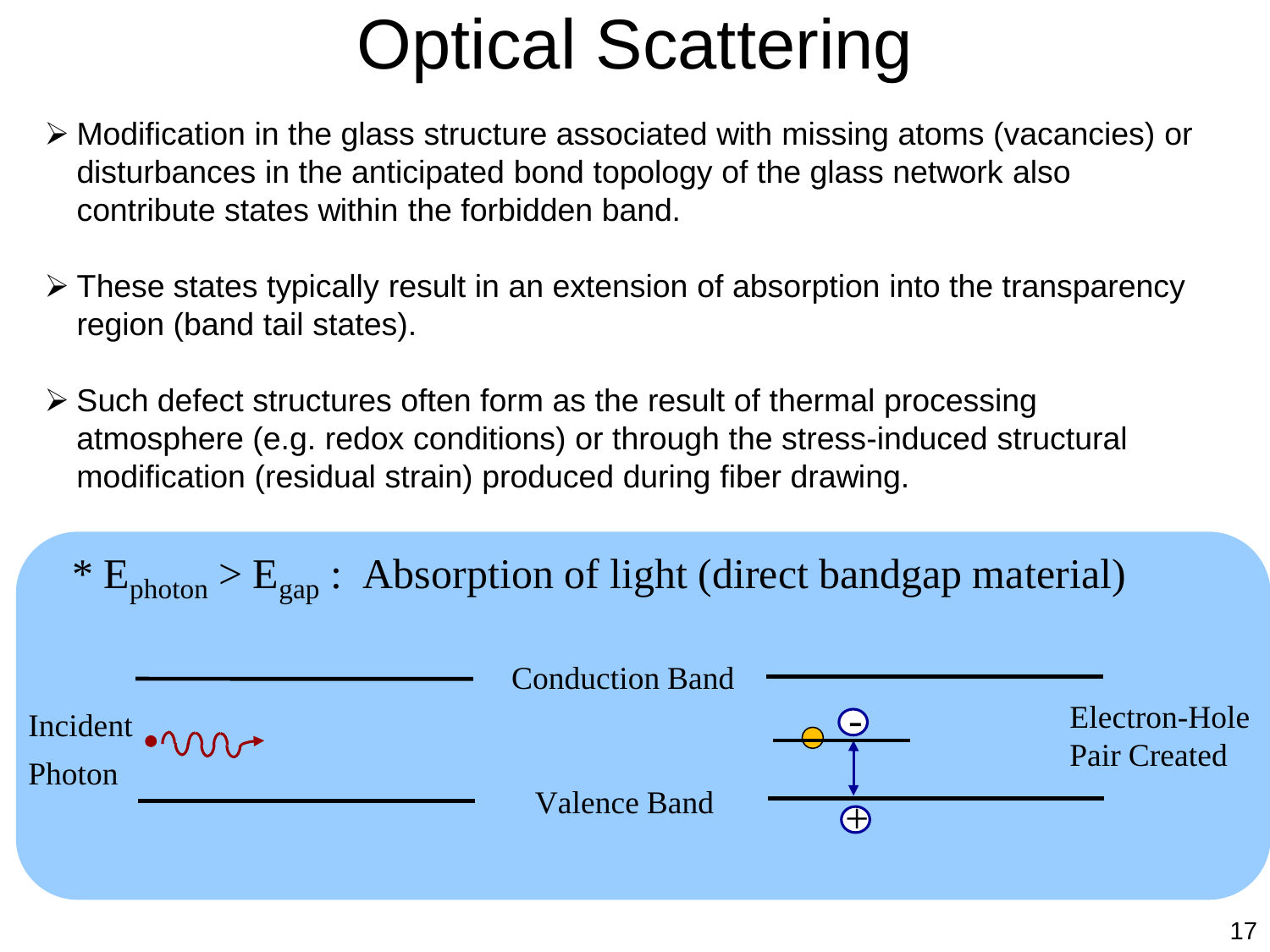## Optical Scattering

 These defects also lead to the scattering (reflection and refraction) of light as it passes through the fiber

• **Rayleigh**

• **Brillouin**

• **Mie**



http://www.fiberoptics4sale.com/wordpress/optical-fiber-attenuation/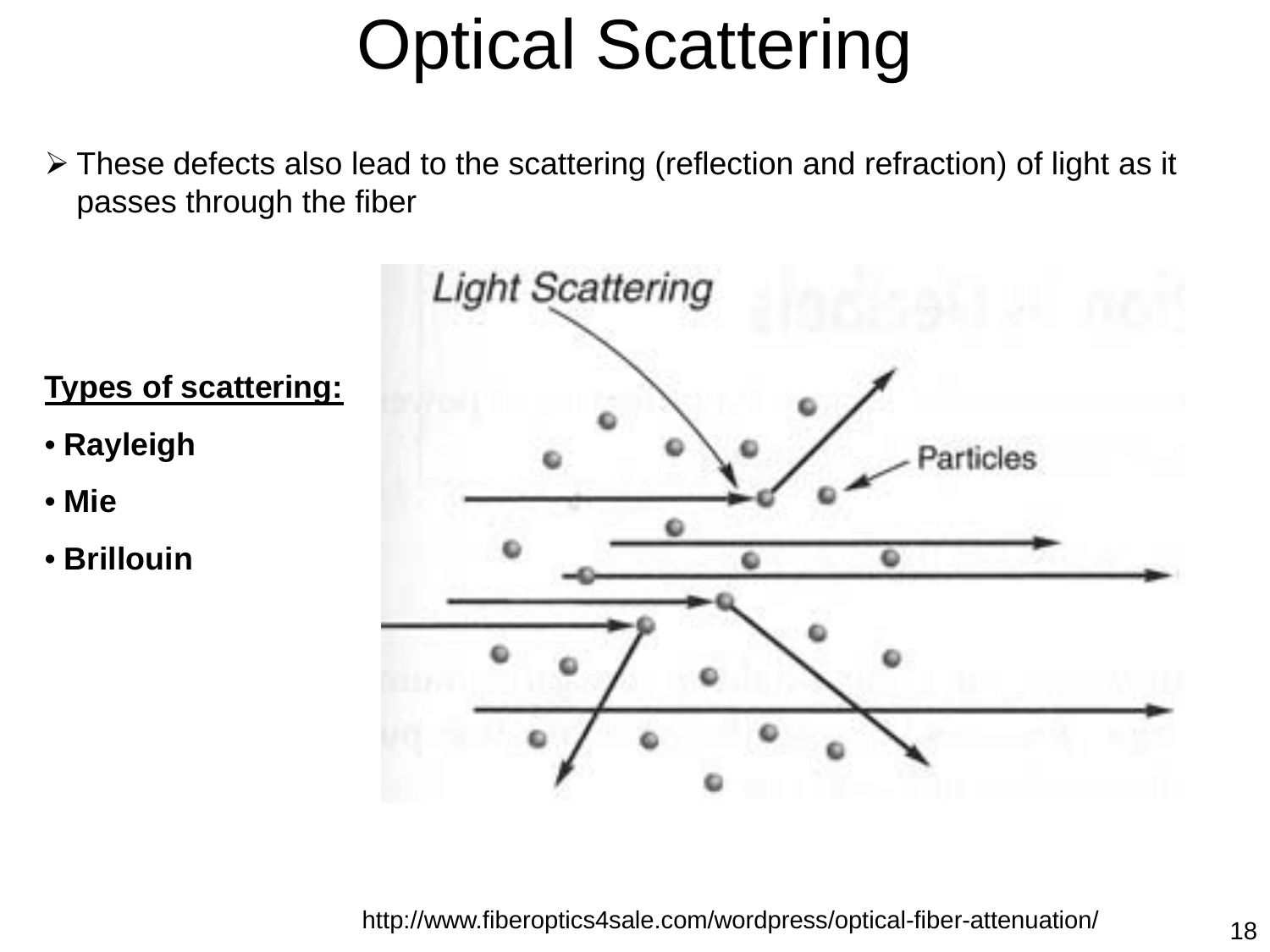## Rayleigh Scattering

Scattering centers whose sizes are much less than the wavelength of the light (typically λ/10).

$$
\alpha_{Rayleigh} = \frac{8\pi^3}{3\lambda^4} \left(\frac{n_1^2}{n_o^2} - 1\right)^2 \beta kT_f
$$
\n(Equation 3.7)

 $n_1$ ,  $n_0$  = refractive index of the scattering center, medium;

 $β =$  isothermal compressibility of the medium,

 $k =$  Boltzman's constant,

 $T<sub>f</sub>$  = the fictive temperature of the glass (corresponding to the temperature at which density fluctuations are frozen into the glass as it is cooled through the transformation range).

 $\triangleright$  Rayleigh scattering thus exhibits a characteristic 1/ $\lambda$ <sup>4</sup> behavior that favors scattering (and larger attenuation parameters) at shorter (i.e. visible) wavelengths.

\*The characteristic scattering loss associated with Rayleigh scattering is contained in **Figure 3.1.**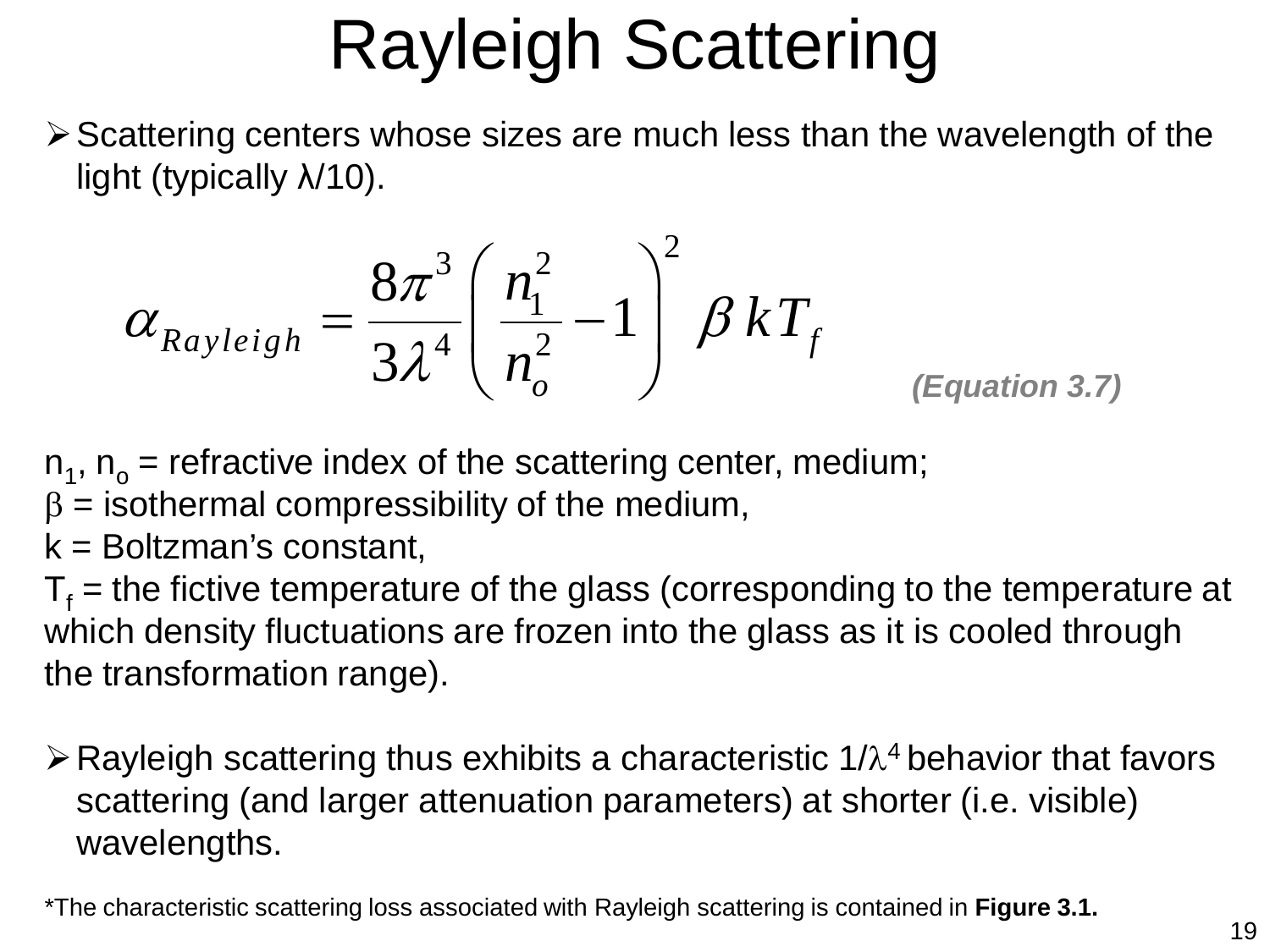## Mie Scattering

 $\triangleright$  For larger scattering centers that approach the wavelength of light, the scattering light intensity has a greater angular dependence and the process is governed by Mie scattering theory.

For a spherical inclusion with a complex dielectric function given by:

$$
\varepsilon^* = \varepsilon_1 + i\varepsilon_2 \qquad \qquad \text{(Equation 3.8)}
$$

the attenuation parameter associated with Mie scattering from N spheres/unit volume embedded in a medium with a refractive index of  $n_{o}$  is:

$$
\alpha_{Mie} = \frac{18\pi N n_o^3 \varepsilon_2}{\lambda(\varepsilon_1 + 2n_o^2) + \varepsilon_2^2}
$$
 (Equation 3.9)

- Typically fluctuations in density or composition from phase separation in the glass and/or the development of crystallinity.
- Further increases in scattering center size results in a largely wavelengthindependent scattering attenuation behavior, governed by the absorption and reflection behavior at the interfaces involved.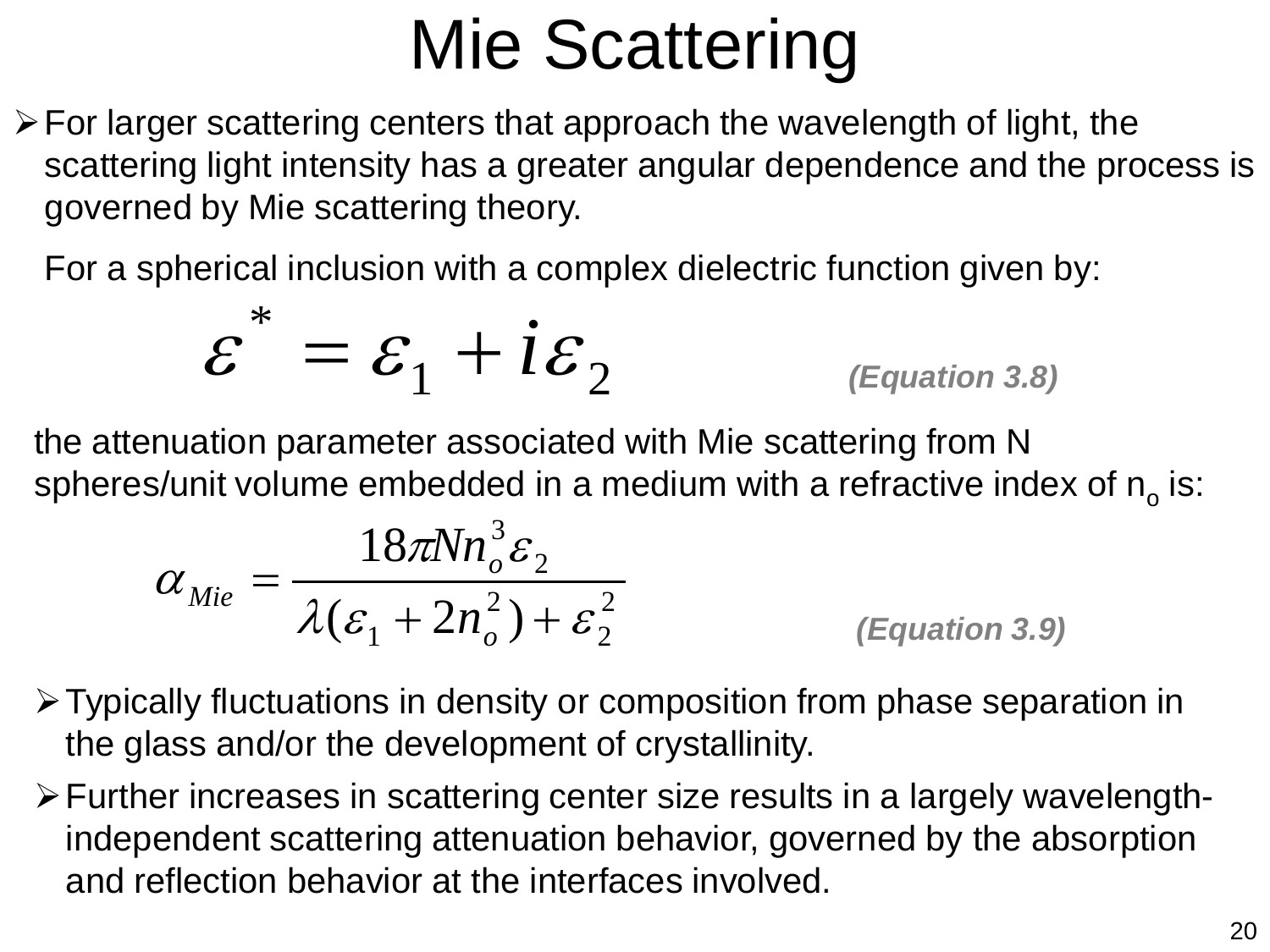## Bending Loss

Propagating modes within an optical fiber can be characterized by an electric field distribution with maxima inside the fiber core and evanescent fields that extend outside the fiber core into the cladding**.** Thus, some of the optical energy in the mode is actually propagating in the cladding.



**Figure 3.5:** Sketch of the fundamental mode filed in a curved optical waveguide. 21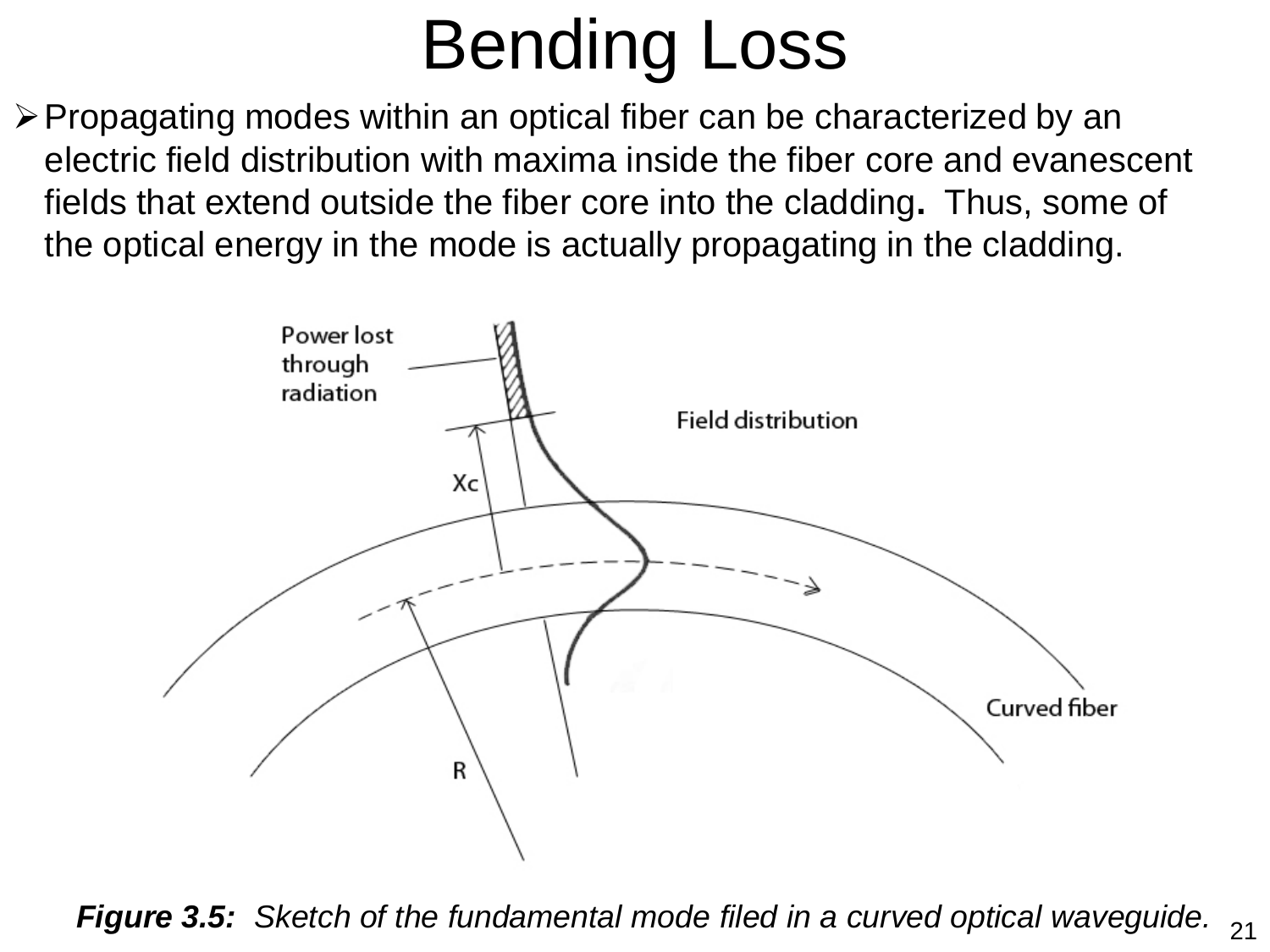## Macrobending Loss

- $\triangleright$  If the fiber is curved around a corner, different portions of the same mode must travel at different speeds to maintain the integrity of the mode. For portions of the mode traveling through the "outside" of the curve, a small enough radius of curvature will require that this portion of the mode travel essentially faster than light speed. Under these conditions, the mode integrity cannot be maintained and the energy radiates away from the fiber structure.
- $\triangleright$  The total number of modes supported in a curved, multimode fiber is therefore related to the index profile, the propagating wavelength, and the radius of curvature:

$$
N_{\text{eff}} = N_{\infty} \left\{ 1 - \frac{\alpha + 2}{2\alpha\Delta} \left[ \frac{2a}{R} + \left( \frac{3}{2n_2 kR} \right)^{2/3} \right] \right\}
$$
 (Equation 3.10)

 $N_{\infty}$  = number of modes supported in a straight fiber; αdefines the index profile,  $\Delta$  = core-cladding index difference;  $n_2$  = cladding index,  $k = 2\pi/\lambda$ ; R = radius of curvature of the bend.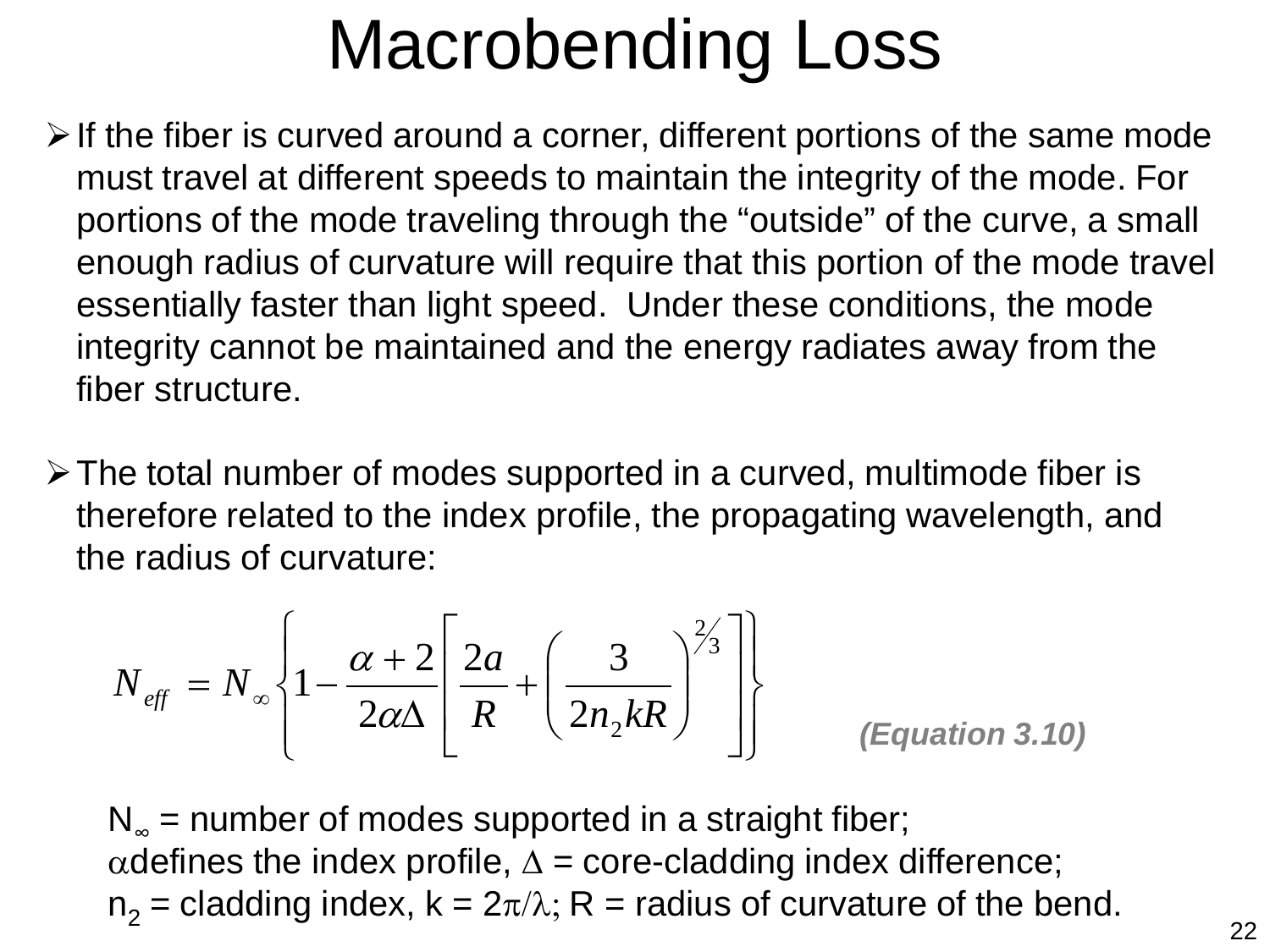## Macrobending Loss In SMF



**Q. Wang**, G. Farrell, T.Freir, G. Rajan and P. Wang "Low-cost Wavelength Measurement based on a Macrobending Singlemode Fiber", **Optics Letters**, Vol. 31, No. 12, pp. 1785-1787, 2006.

**Q. Wang**, G. Farrell and T. Freir, "Theoretical and experimental investigations of macro-bend Losses for standard single mode fibers", **Optics Express**, Vol.13, No.12, 4476-4484, 2005.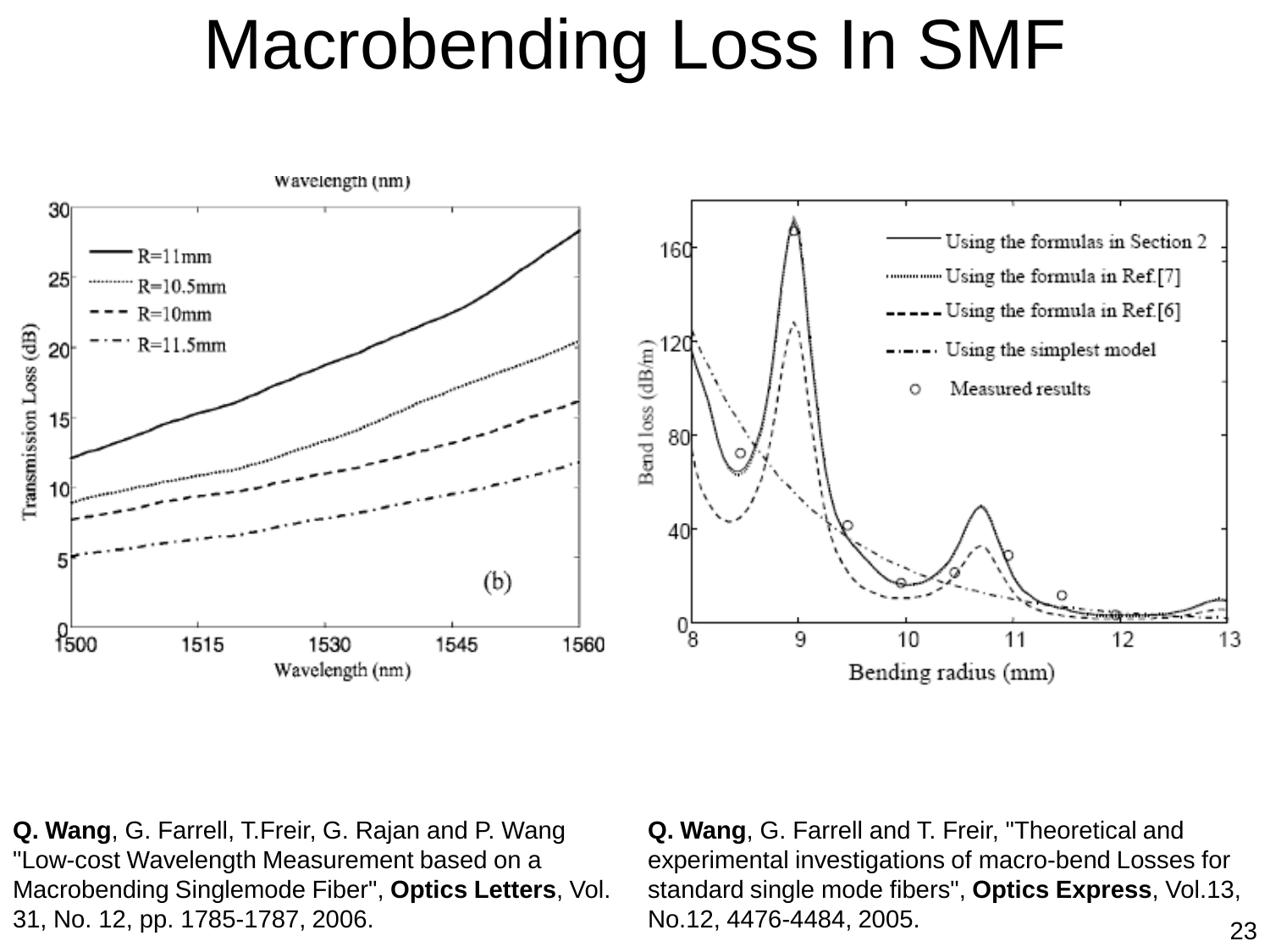## Microbending Loss

- Associated with microscale fluctuations in the fiber radius typically due to nonuniformity in fiber diameter arising during the fiber drawing process or in response to radial pressures.
- $\triangleright$  Random variation in the fiber geometry (and propagating mode characteristics) along the propagation direction. The result is a coupling between guided wave modes and non-guiding (leaky) modes. Careful packaging of fibers and control of draw conditions during fabrication are critical to reducing these effects.



Powercoupling to higher order modes

*Figure 3.6: Microbending losses arising from small-scale fluctuations in the radius of curvature of the fiber axis.* 24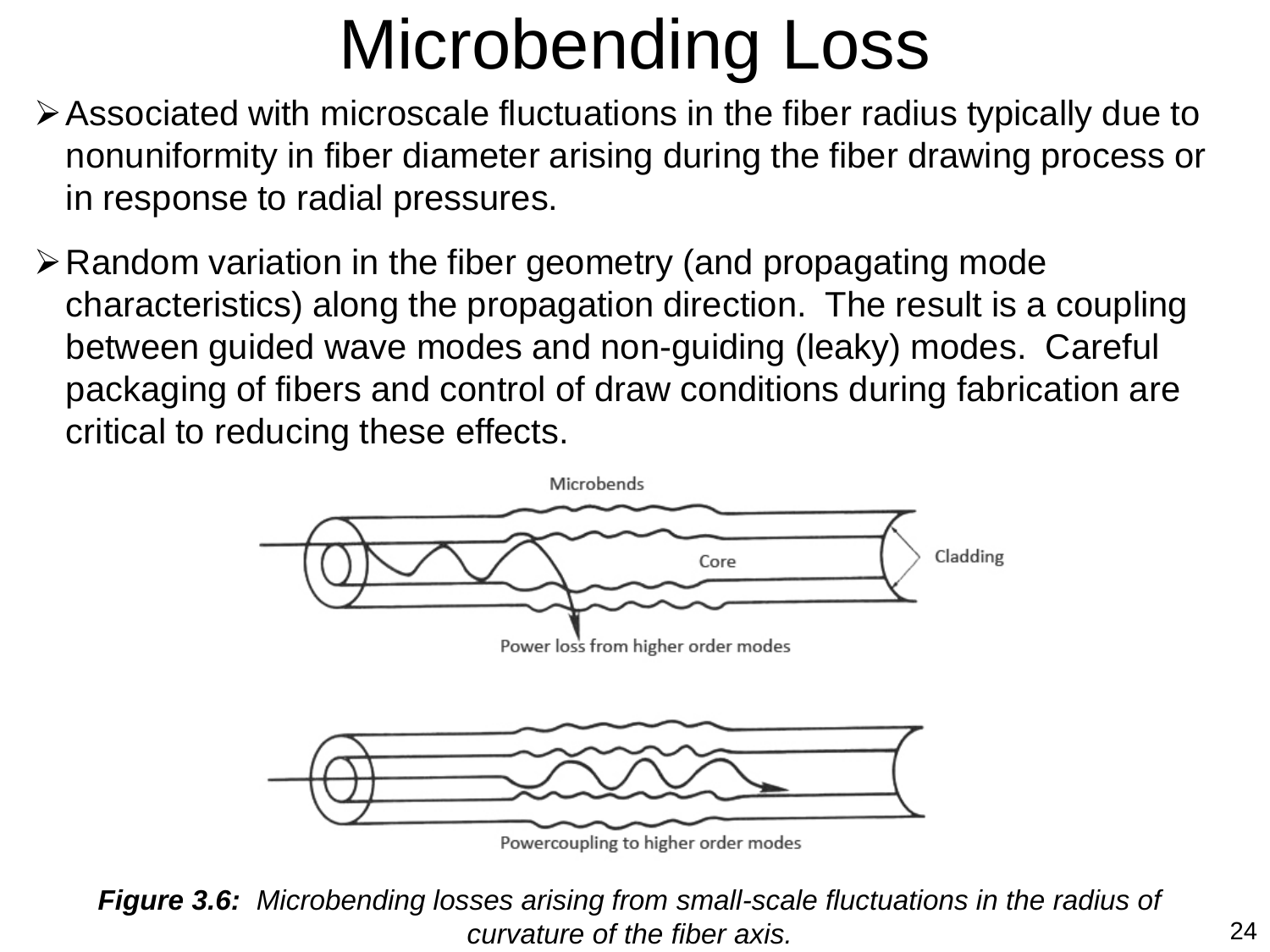## Core and Cladding Loss

 $\triangleright$  Fiber is not a homogenous medium. The guided wave field profile actually intersects both the core and the clad materials comprising the fiber structure. The overall attenuation observed will reflect this sampling of these two propagation media. For a step index fiber, the effective attenuation will be weighted according to the fraction of the optical power transmitted in each material (i.e. core vs. clad). For the attenuation associated with a mode indices v,m of a step-index fiber:

$$
\alpha_{vm} = \alpha_1 \frac{P_{core}}{P} + \alpha_2 \frac{P_{clad}}{P}
$$
 (Equation 3.11)

 $P_{\text{core,clad}}$  /P = the fractional power carried in the core and cladding regions;  $P =$  the total power transmitted;

 $\alpha_{1,2}$  = attenuation coefficients for the core and cladding, respectively.

 $\triangleright$  The total power is then the sum of the fractional powers for each propagating mode. A more complicated relationship, involving the radial behavior of the refractive index, is used for graded index fibers.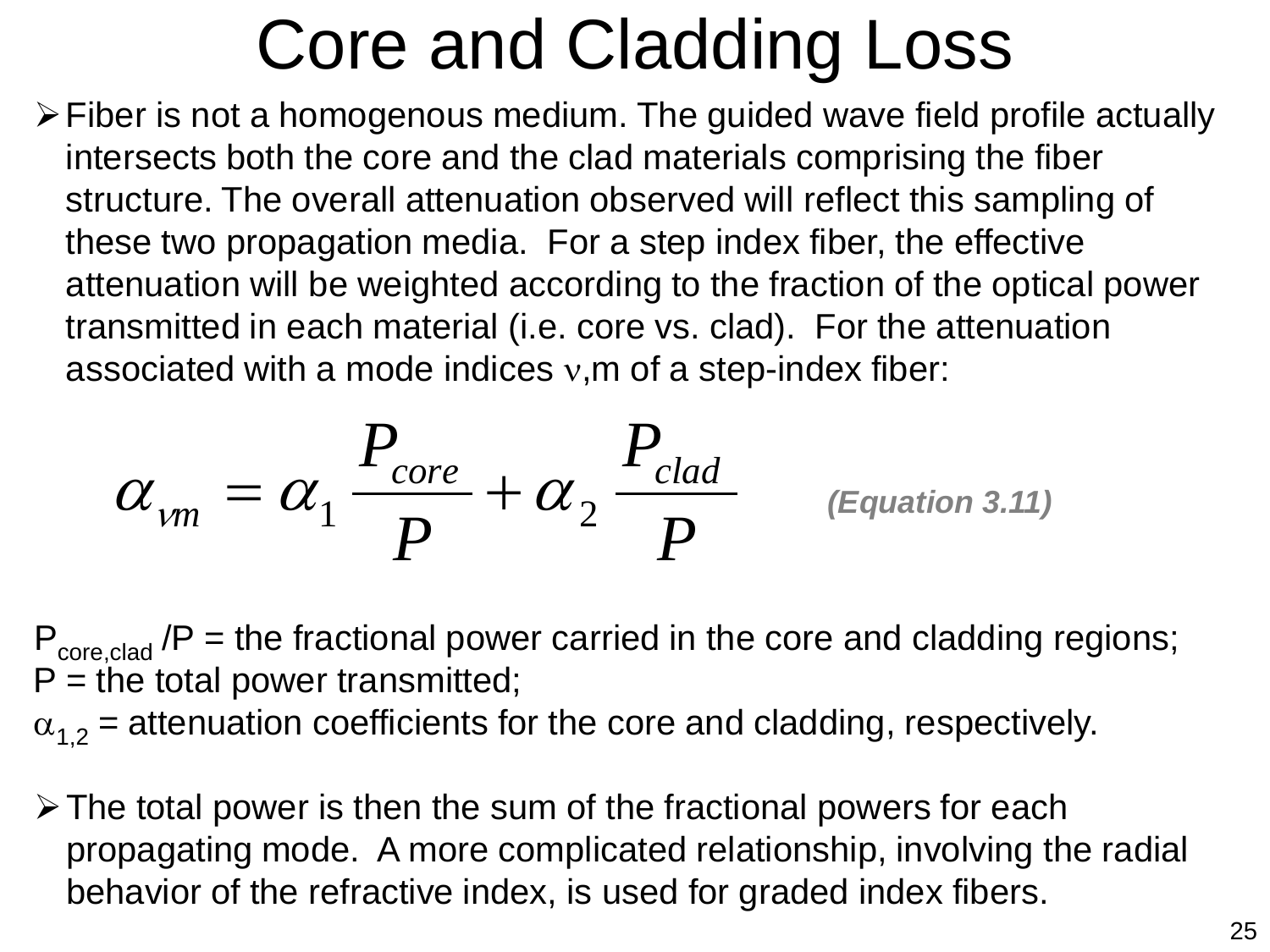## Splicing/Connector Loss

- $\triangleright$  Successful connections will minimize lateral offset of the core centers, angular misalignment, tilt, and longitudinal displacement (i.e. the formation of a gap). It is also possible that the two fibers to be joined have different absolute core dimensions and varied core-clad diameter ratios as well as different core and cladding glass compositions.
- High end fiber splicing requires the alignment of any elipticity in the core and can routinely produce splices with losses of less than 0.02 dB.

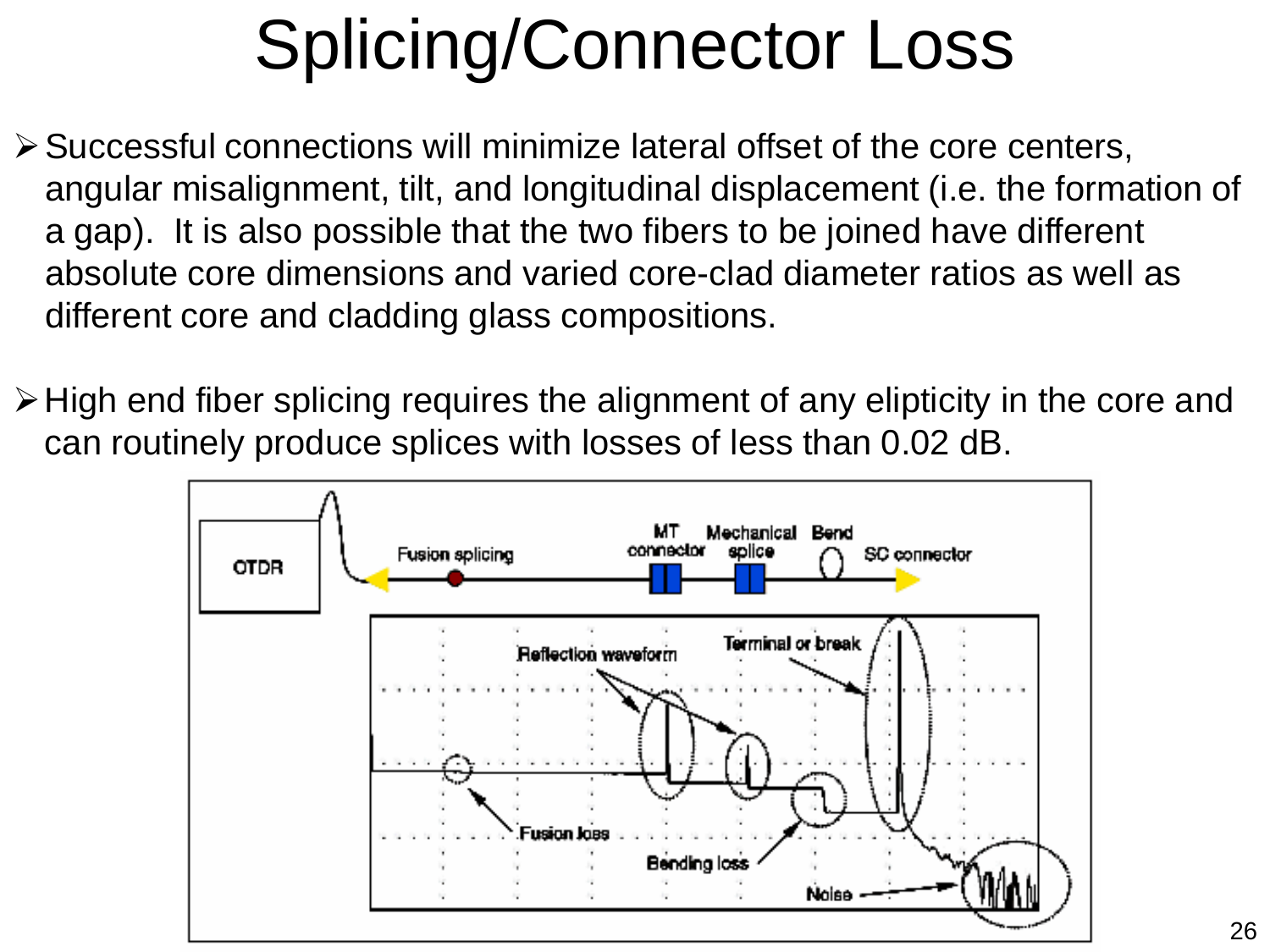

*Figure 3.7: Lateral offset of spliced fibers. Figure 3.8: Tilt angle of two spliced fibers.*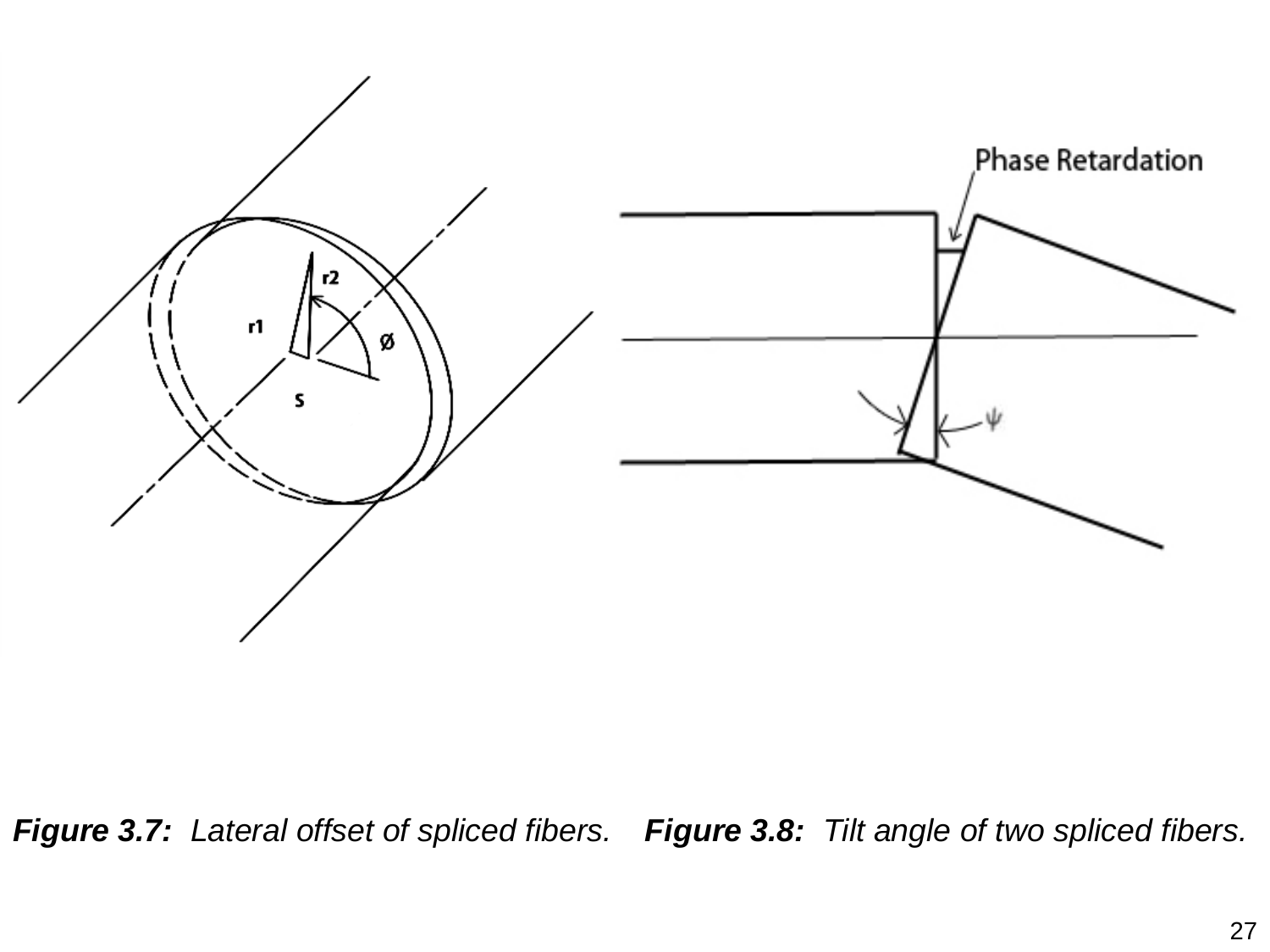### Typical Fiber Connectors

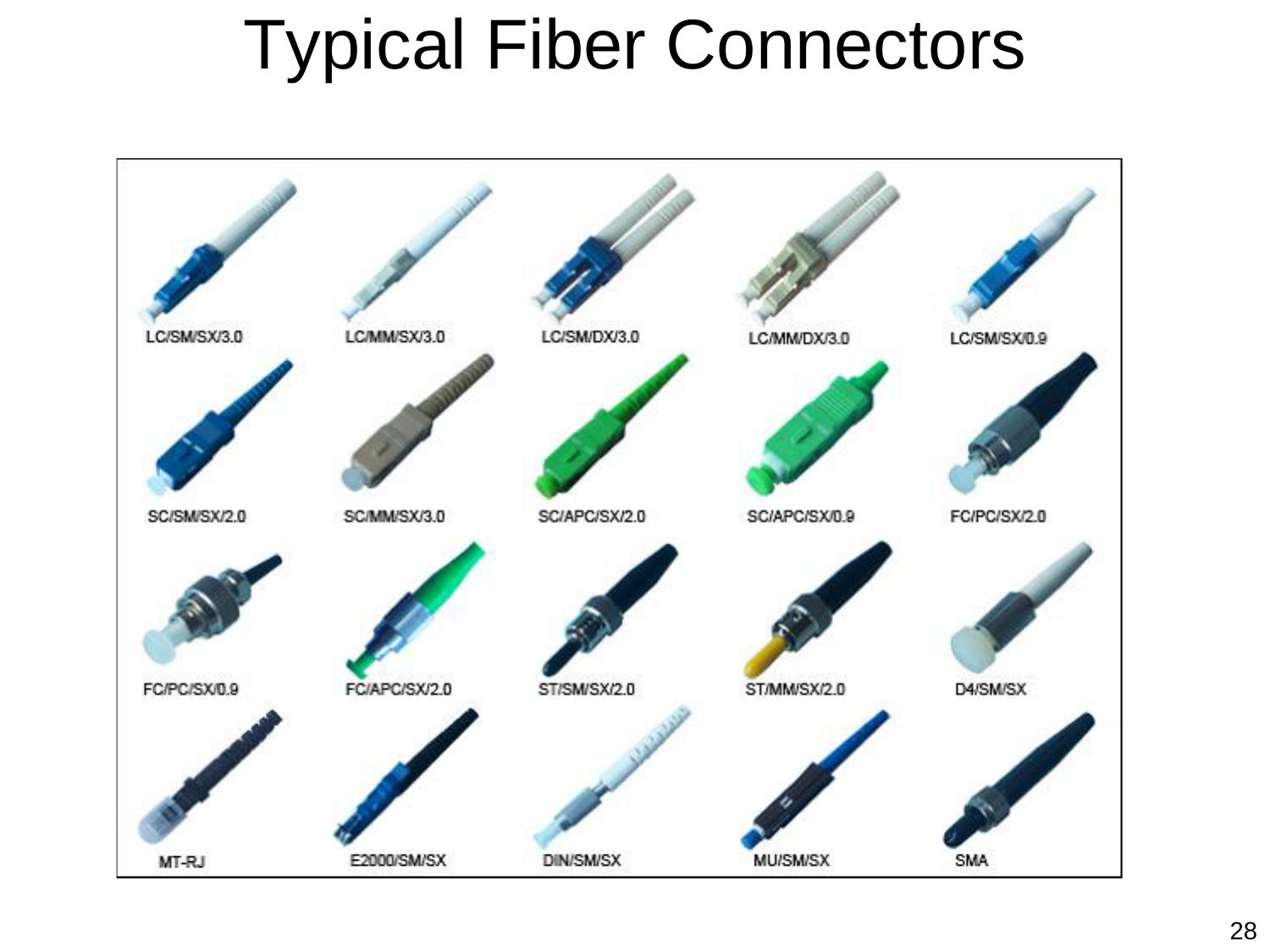### Fiber Connector Loss vs Angle



http://www.exfo.com/Library/WaveReview/2007-January/images/clip\_image004HR.jpg 29